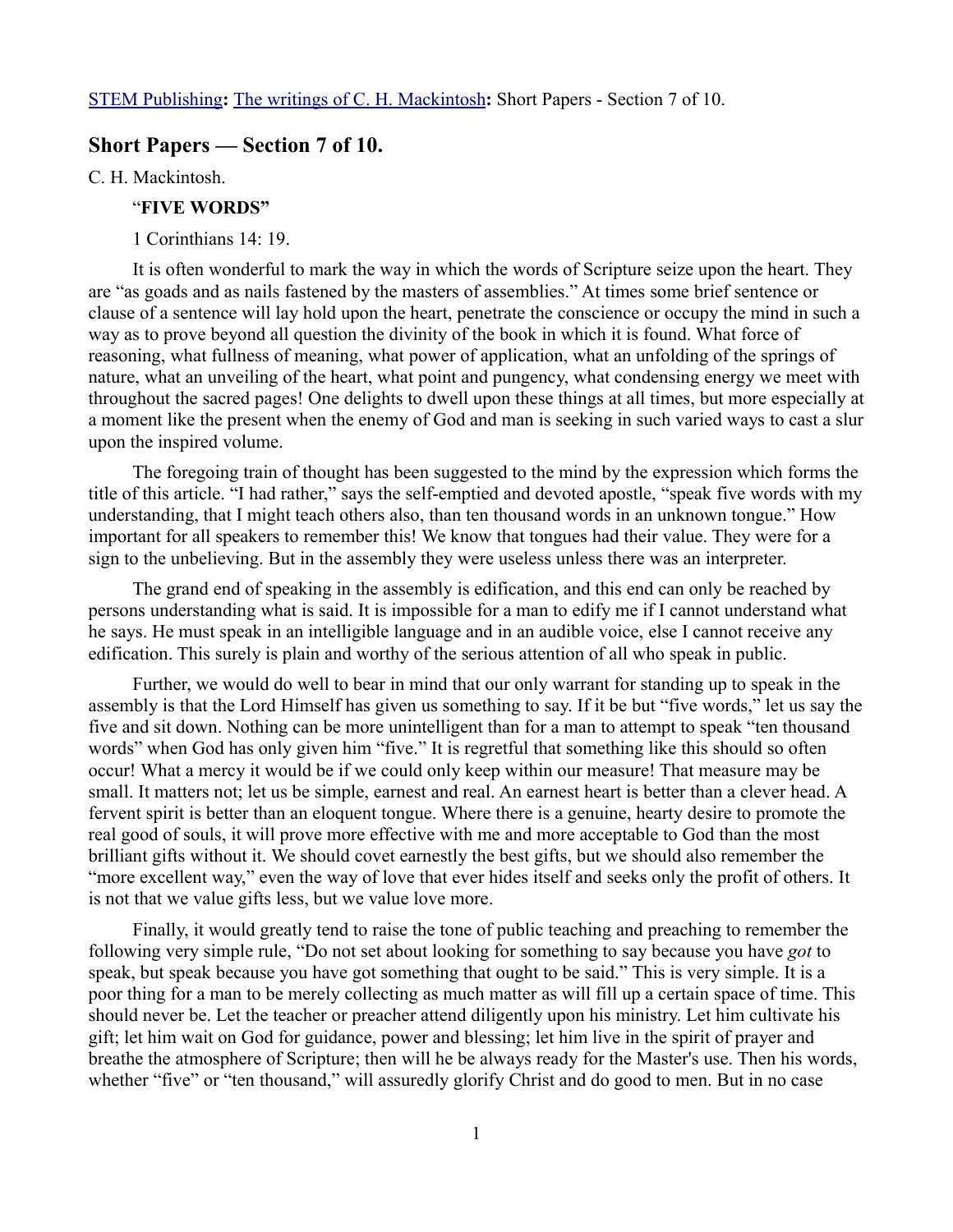should a man rise to address his fellows without the conviction that God has given him something to say and the desire to say it to edification.

## **THE BOOK AND THE SOUL**

In the formation of the character of a successful minister of the Word of God, two ingredients are essential — an accurate acquaintance with the Bible and a due sense of the value of the soul and of its necessities. The combination of these two qualities is of the utmost importance in the case of every person who is called to minister in the Word and doctrine. To possess only one of them will leave a man a thoroughly one-sided minister. I may be deeply read in Scripture; I may have a profound acquaintance with the contents of the Book and a most exquisite sense of its moral glories, but if I forget the soul and its deep and manifold necessities, my ministry will be lamentably defective. It will lack point, pungency and power. It will not meet the cravings of the heart or tell upon the conscience. It will be ministry from the Book, but not to the soul. True and beautiful, no doubt, but deficient in usefulness and practical power.

On the other hand I may have the soul and its need distinctly before me. I may long to be useful. It may be my heart's desire to minister to the heart and the conscience of my hearer or my reader, but if I am not acquainted with my Bible, if I am not a well-taught scribe, I shall have no material wherewith to be useful. I shall have nothing to give the soul, nothing to reach the heart, nothing to act on the conscience. My ministry will prove barren and tiresome. Instead of teaching souls, I shall tease them. Instead of edifying I shall irritate them. My exhortation, instead of urging souls on along the upward path of discipleship, will, from a lack of basis, have the effect of discouraging them.

These things are worthy of consideration. You may sometimes listen to a person ministering the Word who possesses a great deal of the first of the above-named qualities and very little of the second. It is evident he has the Book and its moral glories before his spiritual vision. He is occupied, yea, engrossed with them — *so engrossed as almost to forget that he has souls before him.* There is not pointed and powerful appeal to the heart, no fervent grappling with the conscience, no practical application of the contents of the Book to the souls of the hearers. It is very beautiful, but not as useful as it might be. The minister is deficient in the second quality. He is more a minister of the Book than a minister to the soul.

Then again you will find some who, in their ministry, seem to be wholly occupied with the soul. They appeal, they exhort, they urge. But from lack of acquaintance and regular occupation with Scripture, souls are absolutely exhausted and worn out under their ministry. True, they ostensibly make the Book the basis of their ministry, but their use of it so unskillful, their handling of it so awkward, their application of it so unintelligent, that their ministry proves as uninteresting as it is unprofitable.

Now, if we were asked which of the two characters of ministry should we prefer, without hesitation we should say the first. If the moral glories of the Book are unfolded, there is *something* to interest and affect the heart, and if one is at all earnest and conscientious, he may get on. Whereas, in the second case, there is nothing but tiresome appeal and scolding exhortation.

But we long to see an accurate acquaintance with the Bible and a due sense of the value of the soul, combined and healthfully adjusted in each one who stands up to minister to souls. The instruction will not do without the persuasion, or the persuasion without the instruction. Hence, let every minister study the Book and its glories and think of the soul and its needs. Let each one remember the link between the Book and the soul.

#### **A LETTER TO A FRIEND ON THE**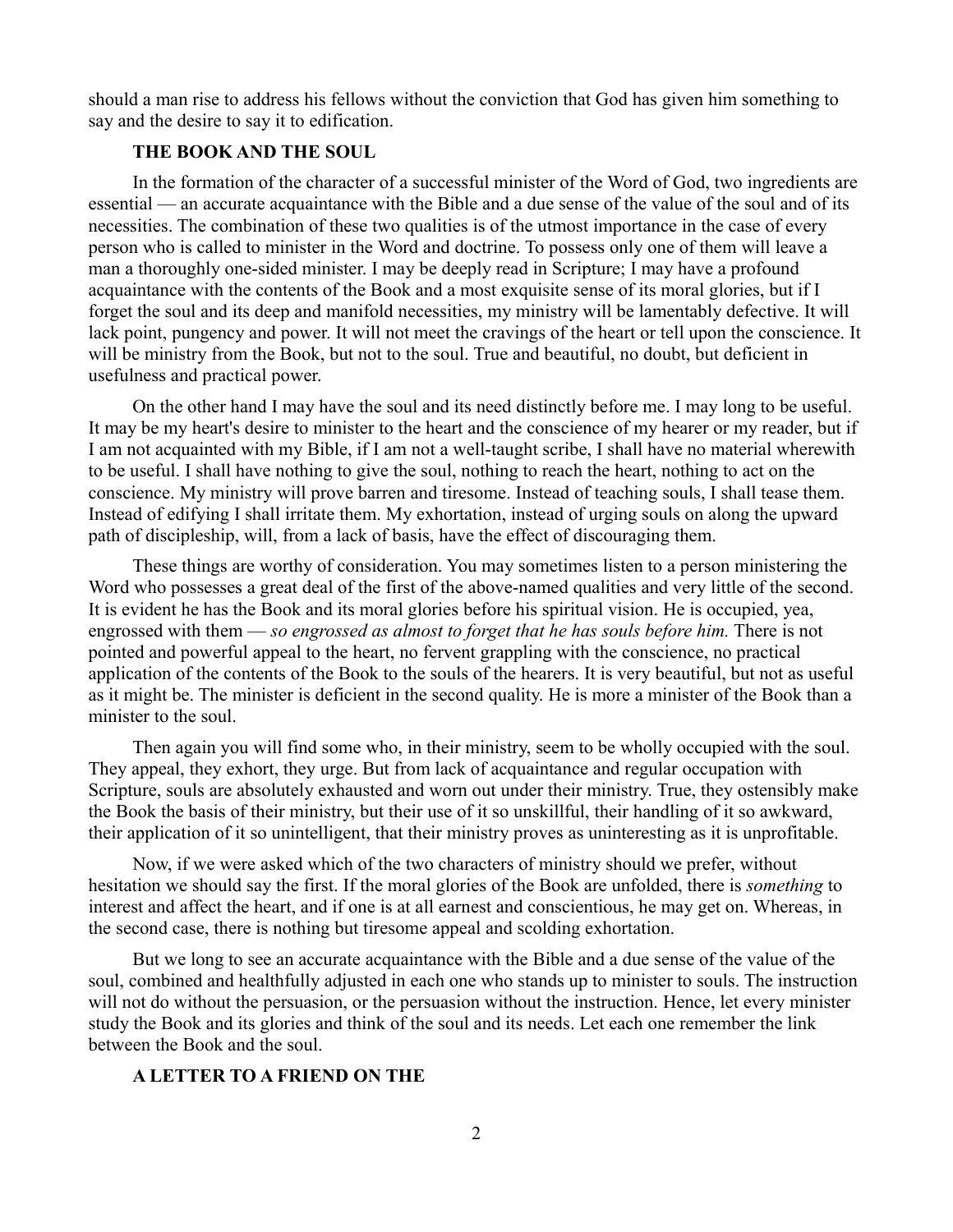#### **STUDY OF THE BOOK OF PSALMS**

#### Dear Friend.

You desire a little light on the Book of Psalms and especially to know how they are divided. We can do little more in our brief space than give you a mere hint or two.

In the first place it is important in approaching the study of this most precious book, to remember that in its primary aspect, it is for God's earthly people Israel. This is very clear from Romans 3: 18 where the apostle, after quoting from the Psalms, goes on to say, "Now we know that what things soever the law saith, it saith to them who are under the law." This marks the application of the Psalms with great distinctness. It is to those who are under the law. Hence, when you come to study them, you do not find in them the knowledge of full redemption. You do not hear the cry of "Abba." You do not trace the breathings of the spirit of adoption, the spirit of liberty. Sonship and an indwelling Spirit are unknown to souls under the law.

True, you get most precious piety in the Psalms — real confidence in and looking to God, an earnest thirsting after Him. All this we may well cultivate and long after. But you find the soul ofttimes in a state of bondage and fear, dreading the wrath of God and sighing for deliverance. Further, you continually listen to the cry for vengeance upon enemies, the calling upon God to judge them — things in agreement with a legal state and an earthly standing, but wholly unsuited to a people in the enjoyment of grace, knowing redemption and consciously standing in the relationship of children.

Hence, dear friend, it would be a great mistake for a Christian — a child of God, a heavenly man — to go back to the position of soul presented in the Psalms or make the language of those Psalms the measure of his godliness or his experience. No doubt such an one can richly enjoy the Psalms and adopt many of the expressions therein. Indeed, it is only when one knows his true standing in a risen and glorified Christ, as well as the true dispensational place of the Book of Psalms, that he can truly enjoy them. It is not to be supposed that a child of God in a low and legal state, who goes to the Psalms to find in their language the true vehicle in which to convey his own feelings and experience, can have proper enjoyment of them. Far from it. If you really want to understand and enjoy the Psalms, you must approach them in the full light of the New Testament — in the clear understanding that they belong to a state out of which you have been taken by the death and resurrection of Christ. Where do you get anything of life in a risen Christ in the Psalms? Nowhere!

But to aid you a little in seizing the true idea of the dispensational place of this profound and wondrous Book, let us call your attention to the mode in which the Holy Spirit quotes from it in the New Testament. Take the following: "The face of the Lord is against them that do evil, to cut off the remembrance of them from the earth" (Ps. 34: 16). Now, part of this verse contains a dispensational truth and part of it contains an eternal truth, above and beyond all dispensations. It is always true that "The face of the Lord is against them that do evil," but it is not always true that He is cutting off the remembrance of them from the earth. Accordingly, when the Spirit in the apostle Peter quotes this verse, He leaves out the last clause (see 1 Peter 3: 12). Why is this? Because God is now dealing in grace. He is reconciling sinners instead of cutting them off. Take another instance, though we do not refer to it as a quotation. "Trust in the Lord and do good." Here is an eternal principle. But mark what follows. "So shalt thou dwell in the land, and verily thou shalt be fed." Here you have a dispensational promise, applicable to an earthly people. The Christian is not promised any earthly blessings. Paul trusted in the Lord and did good, but in stead of dwelling in the land, he was beheaded at Rome. And even during his lifetime, he often suffered hunger and nakedness.

But enough. We must leave you to think and study for yourself. We merely add a word as to the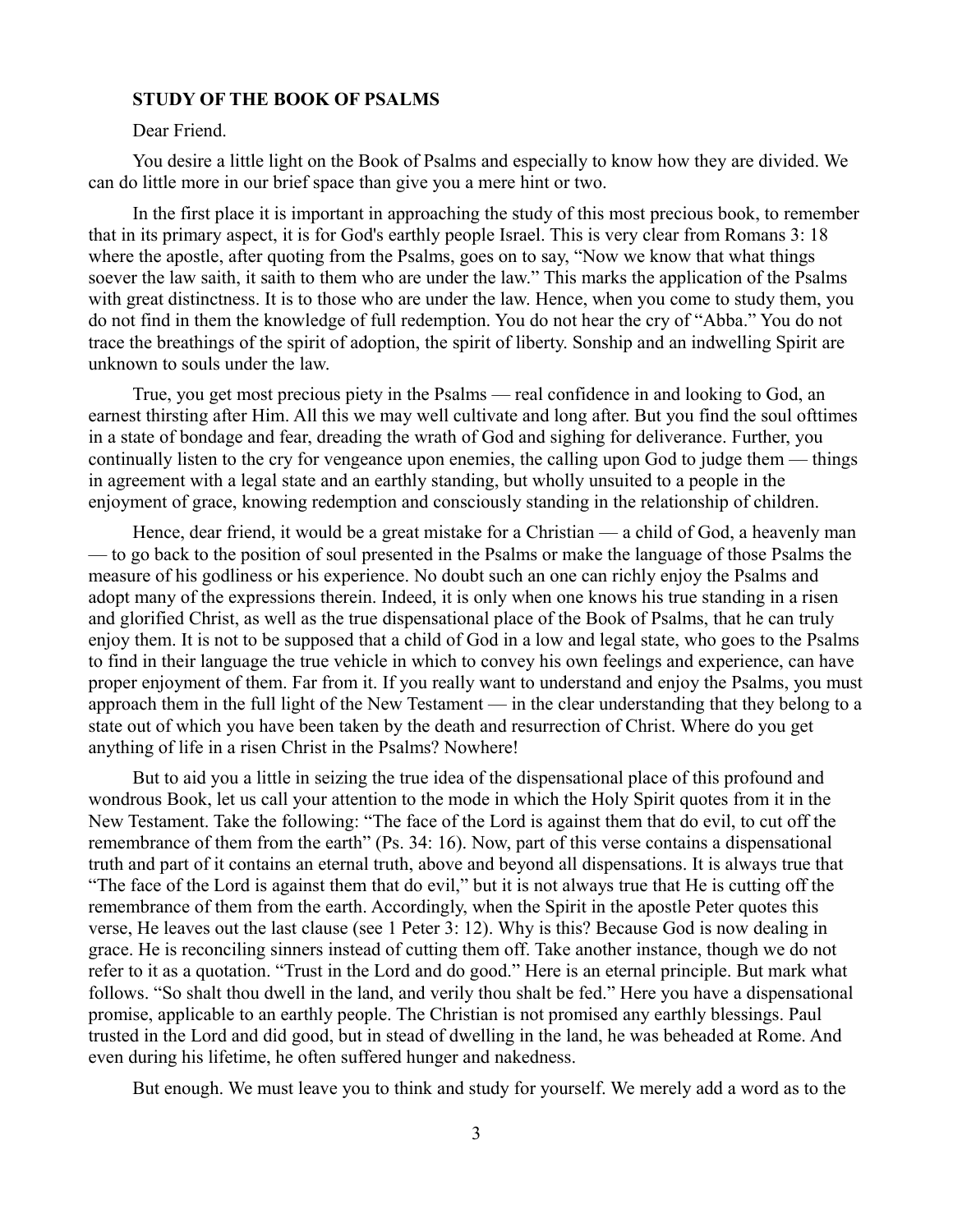division of this most delightful Book. It is divided into five distinct books as follows:

Book 1 contains Psalms 1-41 Book 2 contains Psalms 42-72 Book 3 contains Psalms 73-89 Book 4 contains Psalms 90-106 Book 5 contains Psalms 107-150

Into the distinct principle running through these divisions, we cannot now enter. We merely add that while we have, scattered throughout the whole volume of Psalms, some of the most blessed, beautiful and fervent utterances of praise and thanksgiving to God — expressions of delight in Him and longing after Him which may be adopted by the saint of every age — still we must remember that the Psalms are not the expression of the Church's worship, though they may well be the subject of the Church's prayerful study and adoring contemplation. God forbid we should pen a single line that might even seem to anyone to be a depreciation of a book which has proved an ever gushing fountain of refreshment to the saints of God in all ages. All we desire is to set before you, dear friend, what we consider to be the true dispensational place of the Psalms.

Many consider the Psalms to be the only vehicle of the Church's worship. The reason they so state is the Psalms are divinely inspired, whereas hymns are merely human compositions and even paraphrases more or less. But this argument will not stand. If we can produce a single expression throughout the entire 150 Psalms which a Christian could not intelligently and truthfully use, it entirely breaks down. Now we know that many of the Psalms contain utterances of the spirit of Christ utterances given forth when He was making atonement for our sins, when He was enduring the wrath due to us, when He was forsaken of God, when He stood where we, thanks be to God, can never stand. Clearly, such utterances are not suited to us. Therefore the whole argument founded upon divine inspiration falls to the ground.

We believe in the divine inspiration of every line of the Psalms, but that no more proves them to be the suited utterance of the Church of God now, than the divine inspiration of Exodus 20 proves that we are under the law. It is not that the Church cannot adopt some of the expressions in the Psalms. Assuredly she can, but what we maintain is that, as a whole, they are not for the Church's worship, and it would be doing positive violence to dispensational integrity to confine the Church thereto. Only ask yourself this question, What must be the condition of a soul who, in the utterance of its worship, never once says the name of Jesus, never gives forth the cry of "Abba"? Yet neither of these precious words is to be found throughout the entire Book of Psalms.

Many other reasons might be brought out in connection with this deeply interesting subject, but we forbear and rest satisfied with commending what has been said to your prayerful consideration, and you, dear friend, to God's own teaching and blessing.

Affectionately yours, C.H.M.

# **SUPERSTITION AND INFIDELITY**

It is a common saying that "extremes meet," and certainly its truth is forcibly illustrated in the two things named at the head of this article, Superstition and Infidelity — things which, though so unlike, meet in one point, namely, positive opposition to the plain Word of God. They both alike rob the soul of the authority, preciousness and power of divine revelation. True, they do this by different routes,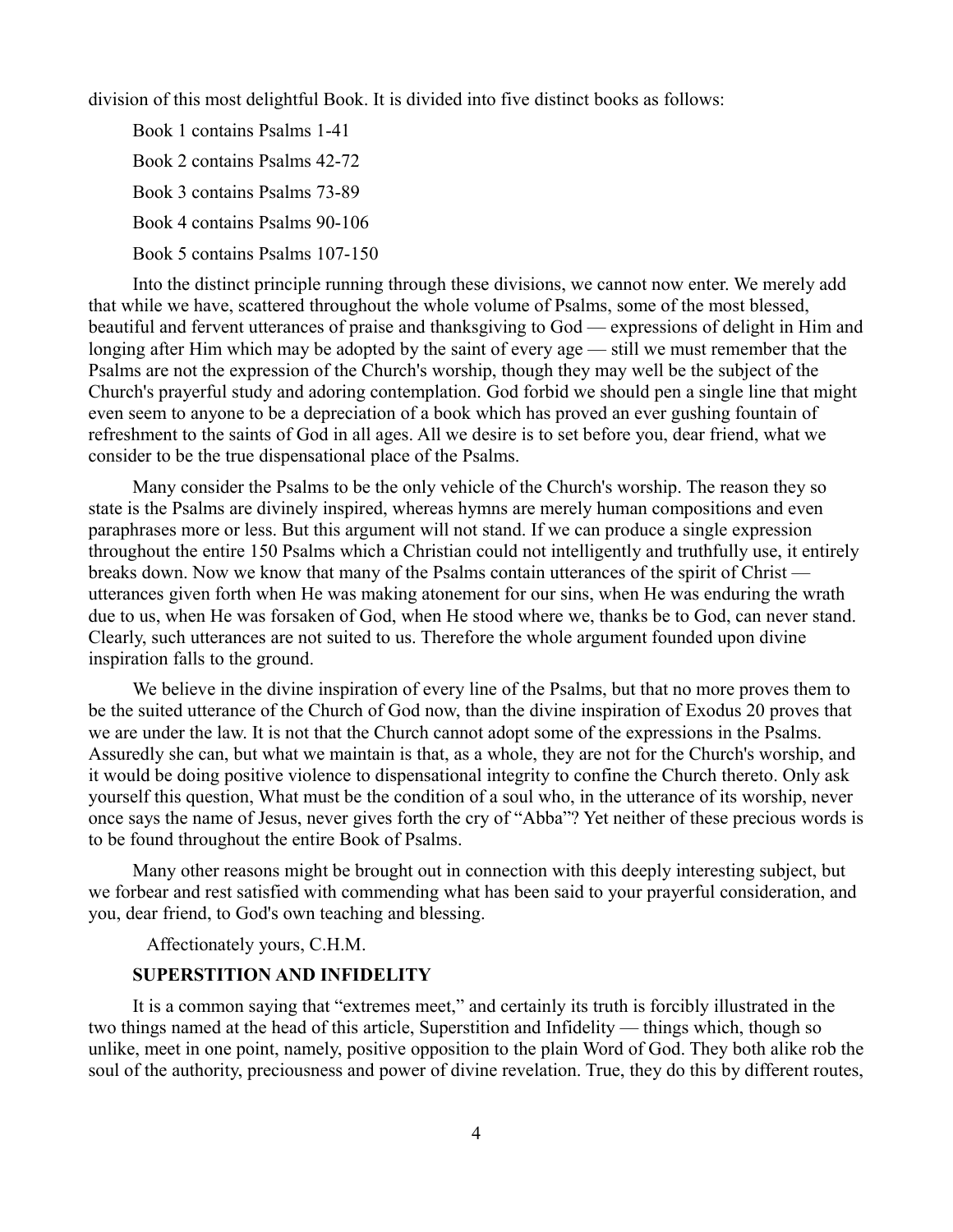but they reach the same end. Hence it is that we link them together and lift a warning voice against both. The two elements are working around us in very subtle and dangerous forms, and the human mind is tossed like a ball from one to the other.

Now, it is not our purpose in this brief paper to analyze these two evil influences. We merely call the attention of our readers to the startling fact that wherever they operate, they are found in direct hostility to the truth of God. Superstition admits that there is a divine revelation, but it denies that anyone can understand it except by the interpretation of the clergy or the church. In other words, the Word of God is not sufficient without man's aid. God has spoken, but I cannot hear His voice or understand His Word without human intervention.

This is superstition. Infidelity, on the other hand, boldly denies a divine revelation. It does not believe in such a thing. It maintains that God could not give us a book-revelation of His mind and will. Infidels can write books and can tell us *their* mind and will, but God cannot.

So says infidelity, and in so saying it finds a point of contact in common with superstition. For wherein lies the difference between denying that God has spoken and maintaining that He cannot make us understand what He says? Would there be any appreciable difference between the man who denies that the sun shines and the man who maintains that, though it shines, you need a flashlight to enable you to enjoy its beams? We confess they both seem to us to stand on precisely the same moral ground. The infidelity that boldly and impiously denies that God can speak His mind to man is no worse than the superstition which denies that He can make man understand what He says. Both alike are dishonoring to God and by both alike is man deprived of the priceless treasure of the volume of divine inspiration.

We are extremely anxious that the reader should seize this fact. Indeed our one object in penning these lines is to put him in full possession of it. We consider that we shall have done him good service if he rises from reading this paper with the clear and firm conviction worked in his soul that infidelity and superstition are the two great agencies by which the devil is seeking to remove from beneath our feet the solid rock of Holy Scripture. It is simply infidelity and superstition versus divine revelation.

And let the reader further note that both infidelity and superstition are alike impious and absurd. It is as impious and absurd to affirm that God could not write a book as to say that He could not make us understand the book that He has written. In either case it is reducing God below the level of the creature, which is simply blasphemy. It is not strange that a man who undertakes to give us a written revelation of his mind should deny that God could do the same? And is it not equally strange that a man should undertake to expound and interpret the Scriptures to his fellow and yet deny that God could do the same? Well, the former is infidelity; the latter, superstition; and both alike exalt the creature and blaspheme the Creator. Both alike shut out God and rob the soul of the unspeakable privilege of direct communion with God by means of His Word.

Thus it has been from the beginning and thus it is now. "There is nothing new under the sun." It has ever been the grand object of the enemy to quench the lamp of inspiration and plunge the soul into the thick darkness of infidelity and atheism. We believe there is an amount of rationalism in the professing Church appalling to contemplate. Divine revelation is being gradually lowered from its lofty position, and human reason exalted, and this is the very germ of infidelity. True, it clothes itself in very attractive robes. It adopts very high-sounding and imposing language. It talks of "freedom of thought" and "liberty of opinion," of "breadth of mind," "progress," "cultivated taste" and "dispassionate investigation." It adopts a most withering style and assumes an attitude of sovereign contempt when speaking of "old prejudices," "old school notions," "narrow-mindedness," "men of one idea," and such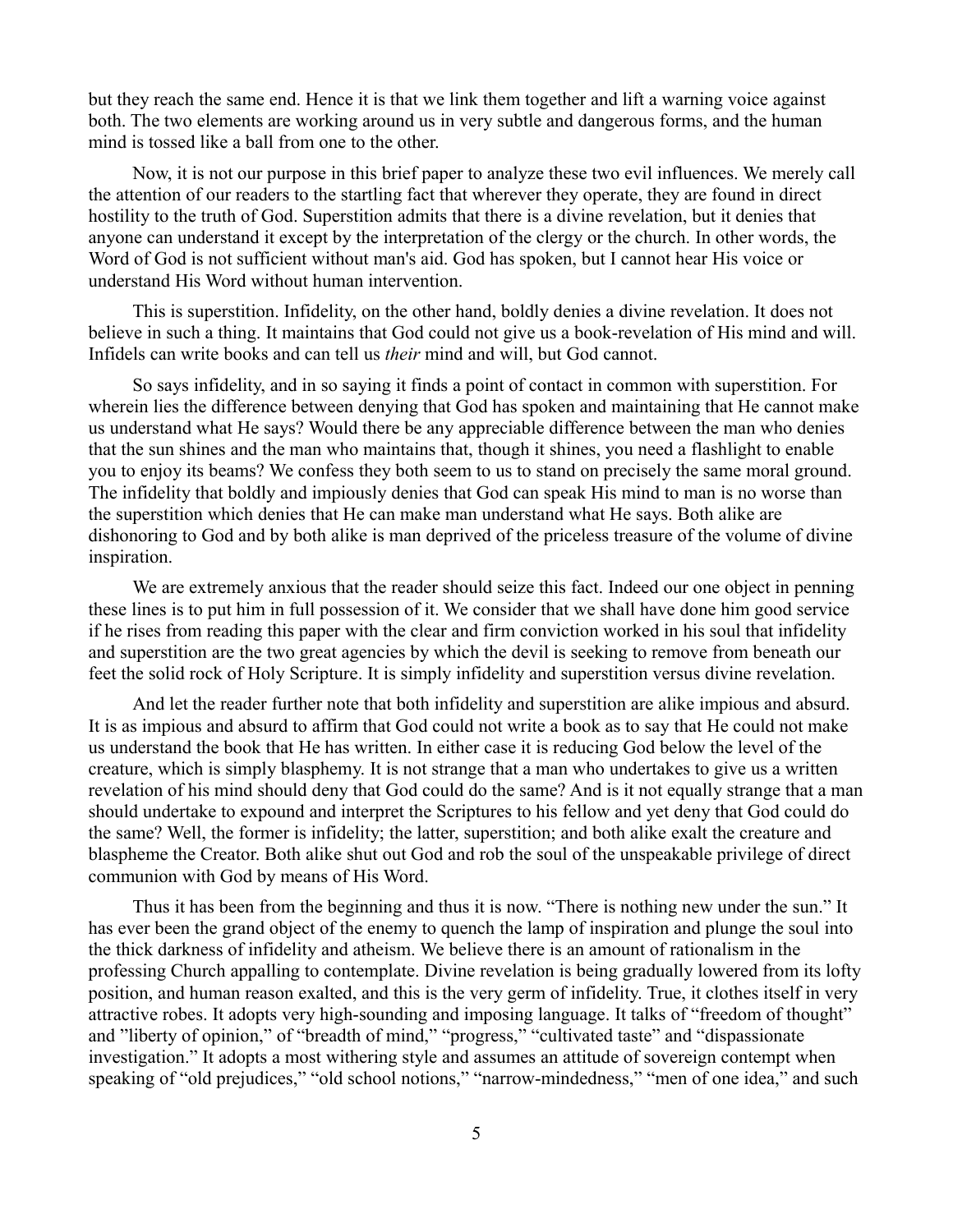like.

But, we may depend upon it, the one aim of the enemy is to set aside the authority of the Word of God and he cares not by what agency he gains his end. This is very serious and we greatly fear that Christians are not fully alive to its seriousness. Whether we look at the religion or the education of the country, we observe a fixed purpose to set aside the Bible — a settled determination, not only to cast it down from its excellency, but to fling it completely into the shade.

Nor is it merely a question of the hostility of open and avowed infidels, which we can understand and account for. But we must confess our inability to understand the half-heartedness and indifference of many who occupy a high position in evangelical circles. The discussion of the great question of "education" has made manifest a most deplorable amount of weakness in quarters where we should least have looked for it. It is being made sadly apparent that the Word of God has a very slender hold of the minds of professing Christians. Only think of a suggestion recently offered, that the Bible might at least get in our schools the place of a Hebrew classic!

Reader, what say you to this? Are you prepared to see the divine Volume — God's inspired Book — degraded into a mere classic and placed alongside of Homer, Horace and Virgil? We fondly trust not. We would trust that every reader would shrink with horror from such a proposal. Nevertheless, we feel called upon to sound a note of alarm in the ears of our dear fellow Christians everywhere, and we entreat them not to disregard it. We want to see them thoroughly roused to a sense of the true state of the case — so aroused that they may be led to cry earnestly to the great Head of the Church that He would be graciously pleased to raise up and send forth men full of the Holy Spirit and of power, full of faith and holy zeal, men permeated by solid belief in the plenary inspiration of Holy Scripture. These, we are persuaded, are the men for the present crisis. May God supply them!

### **THE GRACE OF GOD**

(Read Titus 2: 11-14)

This lovely and familiar passage of Holy Scripture occurs in the midst of a number of exhortations adapted to various classes of people in reference to their conduct and character. Aged men, aged women, young men, young women and servants are to be exhorted as to their proper conduct in their respective conditions.

But lest we should be tempted to place these exhortations upon a legal basis, the inspired apostle breaks forth in one of the most magnificent and comprehensive statements of the gospel which is anywhere to be found in the Sacred Volume. "The grace of God" and that alone, must be the foundation of all Christian conduct and character. Legality in all its forms and workings is most hateful to the Spirit of God. The robe of self-righteousness with which man attempts to cover his sins, is more unsightly in God's view than the very blackest sin that could be committed. Nothing can be accepted of God but that which flows from His own grace in our hearts.

Now in the Scripture before us, the reader will find three distinct points — the salvation which grace brings, the lessons which grace teaches, and the hope which grace presents. First, as to:

# **The Salvation Which Grace Brings**

This is a grand cardinal point. To be uncertain or obscure as to this, must involve uncertainty and obscurity in everything. "The grace of God that bringeth salvation unto all men hath appeared." (See the marginal reading.) This is clear and conclusive enough. The very first thing that grace does for the lost sinner is to save him unconditionally, perfectly and eternally. It does not ask him to be anything but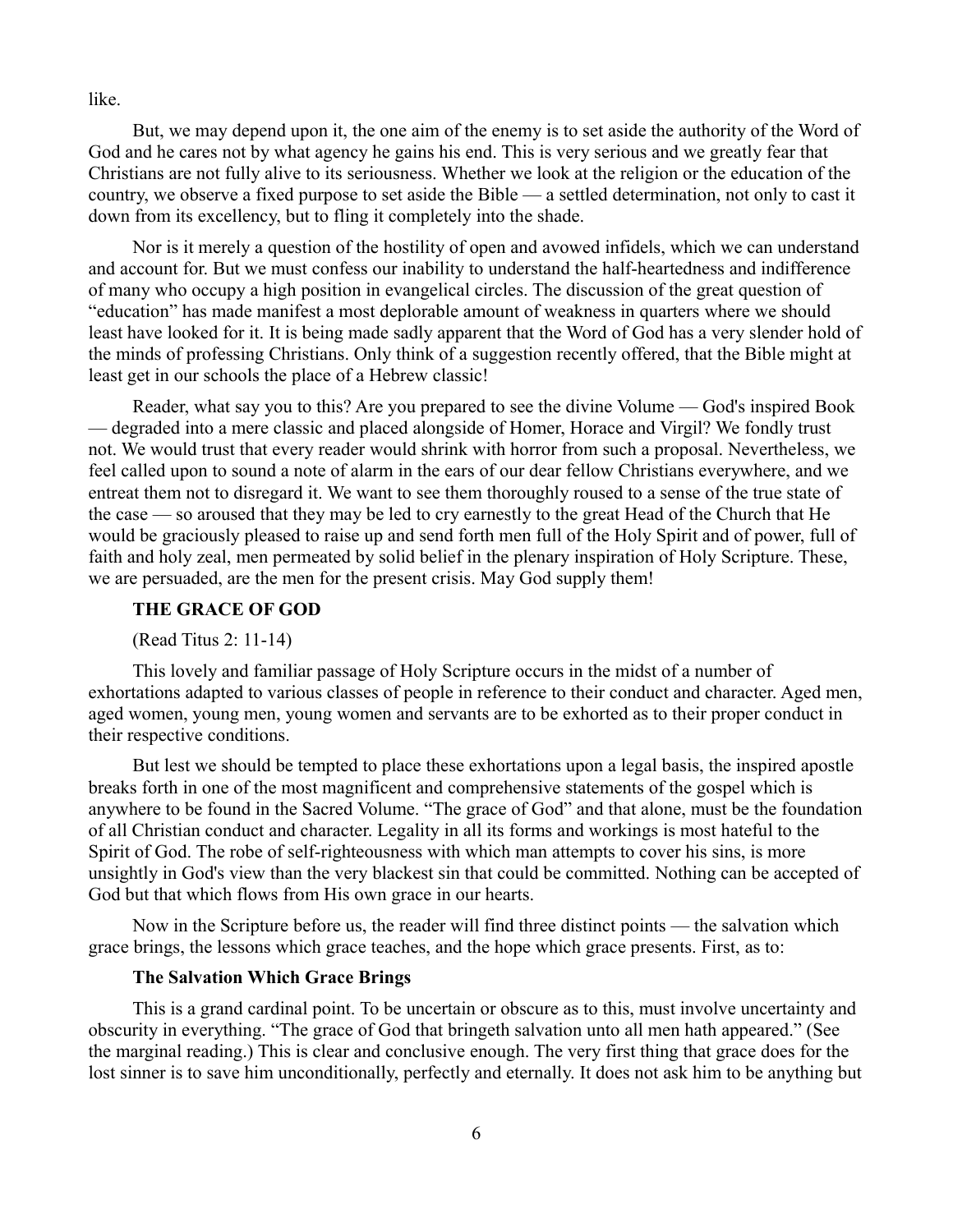what he is. It does not ask him to give anything. It brings him salvation on the ground of his being lost. It is only as a lost one that I need salvation, and the more I feel myself to be lost, the more clearly I see my title to that full and free salvation which the grace of God brings. Salvation is intended for the lost. If, therefore, I am lost, salvation applies itself to me, just as distinctly as though I were the only lost sinner in the whole world.

Observe the immense breadth of this word "lost." It takes in all. High and low, rich and poor, learned and unlearned, savage and civilized, moral and immoral, religious and irreligious — all are comprehended under this one title, "lost." It is well to see this clearly. Men make distinctions and necessarily so. Social life has its distinctions. Law and equity maintain their distinctions which must be duly recognized by every well regulated mind. Society awards to the chaste, the sober and the moral a respect which it justly withholds from the wicked, the drunkard and the unprincipled. But once we get into the presence of the grace of God, all these distinctions are swept away and all are looked at on one common ground as *lost*. The most respectable member of society and the vilest outcast are both in the same condition as regards themselves: they are both lost; they both need salvation; and the grace of God brings salvation to the one as well as the other.

Be it well remembered that the poor broken-hearted outcast is nearer to the salvation which grace brings, than is the cold hearted self-sufficient moralist. See Matthew 21: 31. If the law of God could bring salvation, then the case would be quite the reverse. But the law never brought salvation to anyone because no one could keep it. But grace brings salvation to all because all need it. It is no longer confined to the Jews. The Sun has risen far above the Jewish horizon and poured His blessed beams over "all the world" so "every creature under heaven" may bask in the light thereof. Such is the wide aspect of "the grace of God" which leaves wholly untouched the grand question of God's eternal counsels and God's moral government. God has His counsels and God displays His mysterious wisdom in government. This must never be forgotten, nor does it interfere with the precious truth that "the grace of God bringeth salvation *unto* all" and "the righteousness of God is unto all." The inspired apostle is speaking of the *wide aspect* of these things, not of their final result — a great and important distinction.

It must be obvious to my reader that the term "*all*" necessarily includes him. It could not possibly be otherwise. If he be not included, then it follows that there is someone for whom the grace of God has not brought salvation, but the Holy Spirit expressly declares that it brings salvation unto all. This must satisfy the most anxious soul as to the question so often raised, "How am I to know that salvation is intended for me?" Is anyone excluded? Is not salvation brought to all? Does not this term comprehend every anxious inquirer? Unquestionably! The declaration of the inspired writer is that "The grace of God, which bringeth salvation unto all men hath appeared." This is as plain as a sunbeam.

Men may reject this salvation. Regretfully, they do reject it, but that can never touch the question of the wide aspect of that grace which shines with undimmed luster in the gospel and brings a full and free salvation *unto* all. Their guilt in rejecting it flows from the fact that it is freely offered. If they could not get it, where would be their guilt in not having it? Where the righteous judgment in punishing men for not receiving what was never intended for them? (2 Thess. 1: 6-10). True it is that God is sovereign, but it is equally true that man is responsible. Are we called to reconcile these things? *No, they are reconciled already inasmuch as both are taught in the Word.* All we have to do is believe them.

But let us inquire what is included in the salvation which the grace of God brings? The answer is, Everything. Salvation is a precious box containing all I want for time and eternity. It includes salvation from the future consequence of sin and from its present power. To be a divinely-saved person — a person saved by the grace of God, saved by the blood of Christ as every believer is — involves entire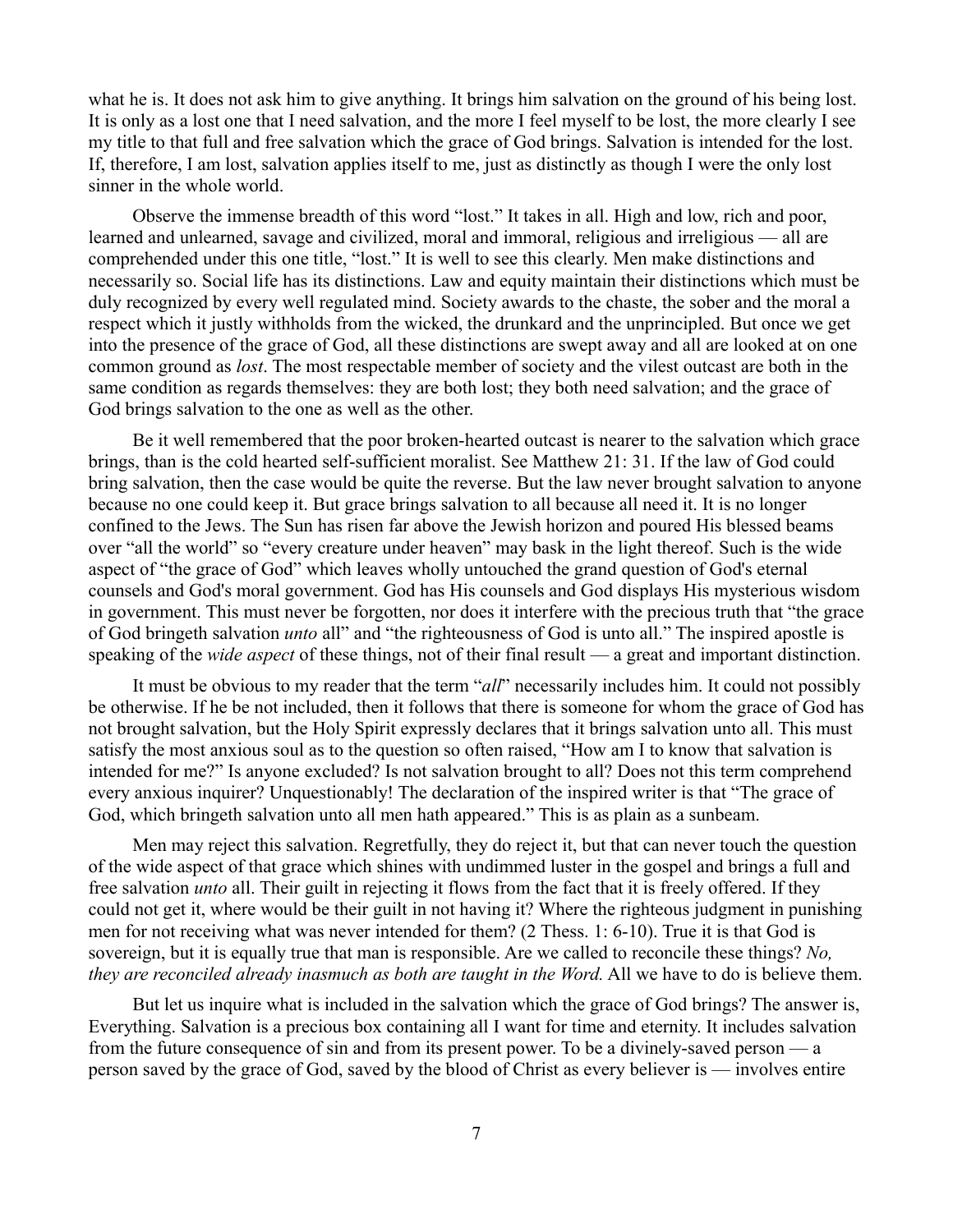deliverance from wrath, from hell, from Satan, from everything that could possibly be against me. A man whom God has saved is surely safe from all. There is nothing doubtful about God's salvation; it is all settled. There is no delay; it is all finished. We have neither to wait for it nor to add to it, but to receive it now and enjoy it forever. The mighty tide of grace rolls down from the very throne of God and bears upon its bosom a full salvation for me. I receive it as a free gift; I bow my head and worship, and go on my way rejoicing.

We shall now proceed to consider

### **The Lessons Which Grace Teaches**

Grace is a teacher as well as a savior, but it never begins to teach me until it has saved me. It is well to see this. Before ever it asks me to hearken to its pure and holy lessons, it brings me a salvation as free as the air we breathe. It is as a divinely-saved person I enter the precincts of the school of grace. Grace teaches only the saved. All its pupils are saved. Grace as a savior seeks only the lost. Grace as a teacher instructs only the saved. This makes all plain and puts everything in its right place. We must never place unsaved persons in the school of grace. Such have no capacity to learn its holy lessons. There must be a proper material, a proper capacity. This capacity is included in the salvation which grace brings me. I am a debtor to grace both for the lesson which I learn and the capacity to learn it. I owe all to grace. Grace seeks me and finds me in my lost estate; it saves me with an everlasting salvation and introduces me as a saved person to the sphere in which its hallowed instructions are imparted. Grace does not teach those who are dead; it quickens them. It does not teach those who are guilty; it cleanses them. It does not teach those who are condemned; it justifies them. It is as quickened, cleansed and justified that I become the pupil of grace. The very first thing that grace does for the lost sinner is to bring him salvation, and when he receives this salvation it teaches him to "deny ungodliness and worldly lusts, and to live soberly, righteously and godly in this present world."

I desire that my reader be clear as to this. If he be as yet in an unsaved state, let him understand that the grace of God brings him salvation as a present thing. Moreover, until he has accepted this free gift, he is wholly unable to understand or take in the lessons which grace teaches. If grace is to be his teacher, he must be saved to be a pupil. This simple fact gives the death-blow to all legality, to all human righteousness, to all man's pretensions. If none can comprehend the lessons which grace teaches except those who have accepted the salvation which grace brings, then, assuredly, our language must ever be, "Not unto us, O Lord, not unto us, but unto Thy name give glory."

Let us look particularly at the lessons which grace teaches. It teaches us to deny everything unlike God and all desire after this present world. It teaches us how we are to live. The law could never do this. Law tells us how we *ought* to live, but it does not teach us. It neither gives us the lesson to learn nor the capacity to learn it. It does not bring us salvation. The law could never have any saved pupils because it does not save the lost, but condemns them for being lost. No doubt men ought to keep the law, and if they were right they would, but they are not right. Quite the opposite, they are wrong, totally, irremediably wrong, hopelessly lost, and in this condition grace brings them salvation. Christ the Savior is our Teacher, not Moses the lawgiver. May we learn His lessons! May we sit at His feet in all quietness and drink in His hallowed instructions!

These instructions arrange themselves under three distinct heads as suggested by the words "soberly, righteously and godly."

*Soberly* refers to the inner circle of one's own heart. It simply means *with inward self-government* — a most comprehensive expression. The grace that saves me teaches me to exercise a holy government over self. I am to govern my thoughts, govern my tongue, govern my temper — govern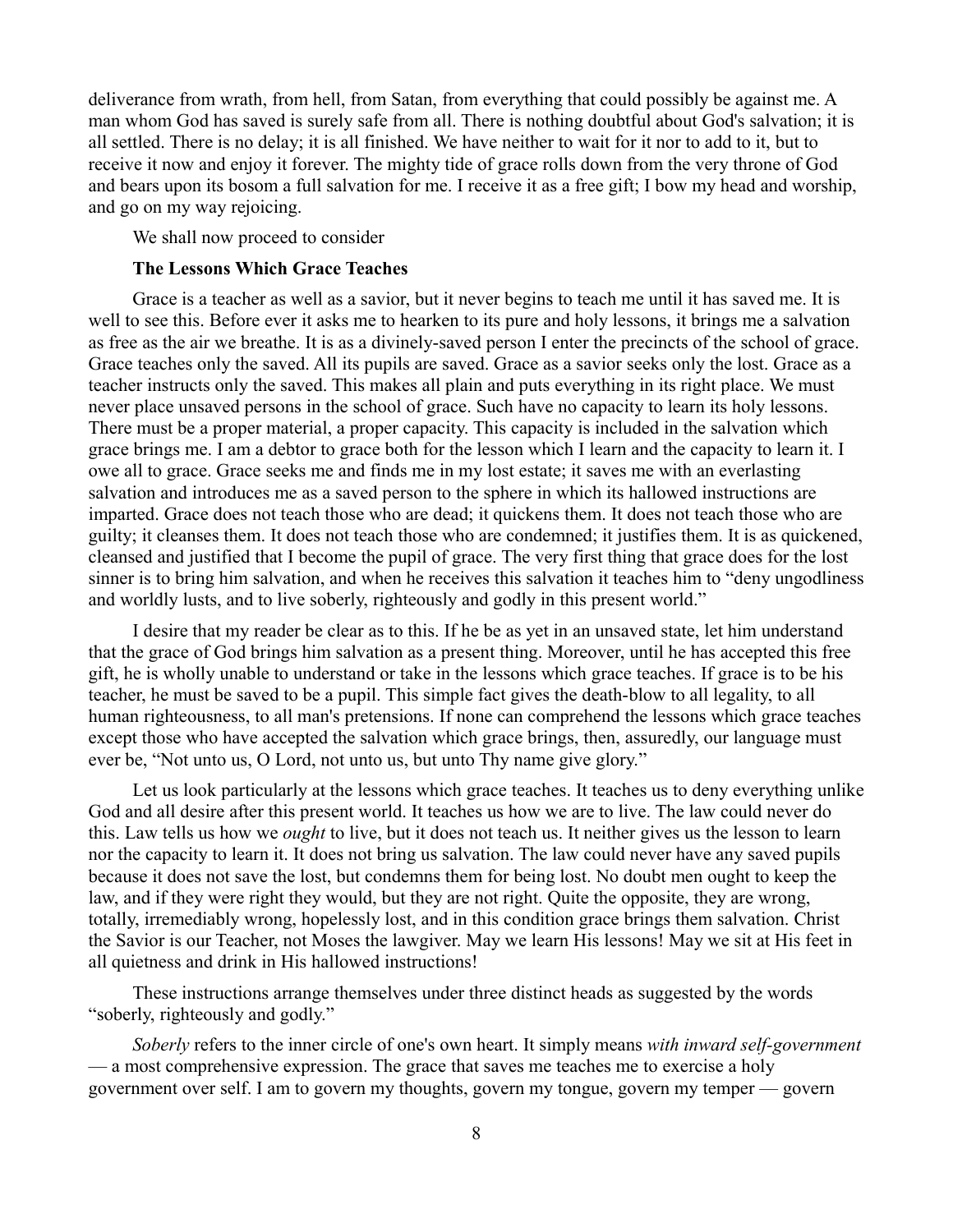them, not in order to be saved, but because I am saved. The One who teaches me to exercise this government has saved me before ever He commenced His course of instruction. It is as a saved person that I submit my whole moral being to the wholesome control of my heavenly Teacher. The law could not teach me to govern my nature. It condemns me, root and branch, throws me overboard and leaves me there. Grace follows me, saves me and endows me with a new nature, and seals me with the Holy Spirit so I can exercise myself in self-government.

And be it observed that this self-government is totally different from anything that human philosophy or the energy of an untamed will could ever produce. These things might enable me to subdue some of the accessories of "self" while the parent stem was left wholly untouched. But "the grace of God that bringeth salvation" gives me victory over self in all the length and breadth of that comprehensive term. Full victory over all the evil that dwells in me is as much a part of "salvation" as deliverance from hell. Regretfully, we fail to make use of this victory. Through spiritual indifference and unbelief we fail to possess ourselves practically of that full salvation which grace has brought us, but that in no wise alters the truth of the matter. If I am a saved man I should live as a saved man in every respect. And how is this to be done? By faith. "The just shall live by faith" (Hab. 2: 4; Gal. 3: 11; Heb. 10: 38). I can only exercise inward self-government by faith.

The second grand lesson which grace teaches me as to my practical life is to live "*righteously*." This contemplates me not merely in the inner circle of my own moral being, but in the midst of the circumstances and relationships of the scene around me — that outward world in which I am called to live and move from day to day. My divine Teacher not only instructs me as to the government of myself, but also as to the government of all my transactions with my fellow man. Here, too, I am to remember that my teacher is the grace that saved me. I must never forget this. If the resources of philosophy or the energy of a strong will might enable me to exercise a kind of inward selfgovernment, so also the principles of a lofty morality or that pride which rejects a wrong action, might lead me to seek the maintenance of an unblemished reputation in all my transactions with my fellow men. But all this leaves me unsaved. Philosophy cannot save me and therefore it cannot teach me. Morality cannot save me and therefore it cannot teach me.

It is "the grace of God" that alone can save me, and it is that same grace which alone can teach me. Hence, if I see a person who professes to be saved, giving way to bad temper, indulging in passion or enslaved by a habit, I infer that that person has not learned practically the first great lesson of his divine Teacher. And if I see a person who professes to be saved, yet not guiding his affairs with discretion, but getting into debt and indulging in extravagance, I infer that he has not learned the second great lesson of his divine Teacher. Let us not be deceived with vain words. If the legalist is silenced by the *freeness* of the salvation which grace brings, the antinomian\* is silenced by the *purity* of the lessons which grace teaches. "These things are good and profitable unto men." The gospel meets everything. It meets the lost sinner with a full salvation and it meets the saved sinner with the purest and most perfect lessons — lessons of holy self-government and practical righteousness.

{\*One who holds that under the gospel dispensation, the moral law is no obligation because faith alone is necessary for salvation; one who rejects an established morality (Webster).}

But there is a third lesson which grace teaches its saved pupils. It teaches them to live "*godly*." This opens up our relations with the world above. There is great force, beauty and completeness in these words used by the inspired apostle. They present to us three great circles in which we are called to act: the world within, the world without and the world above. They must be all taken together to see their divine beauty. There is really nothing left out. All we can possibly want to learn is taught in the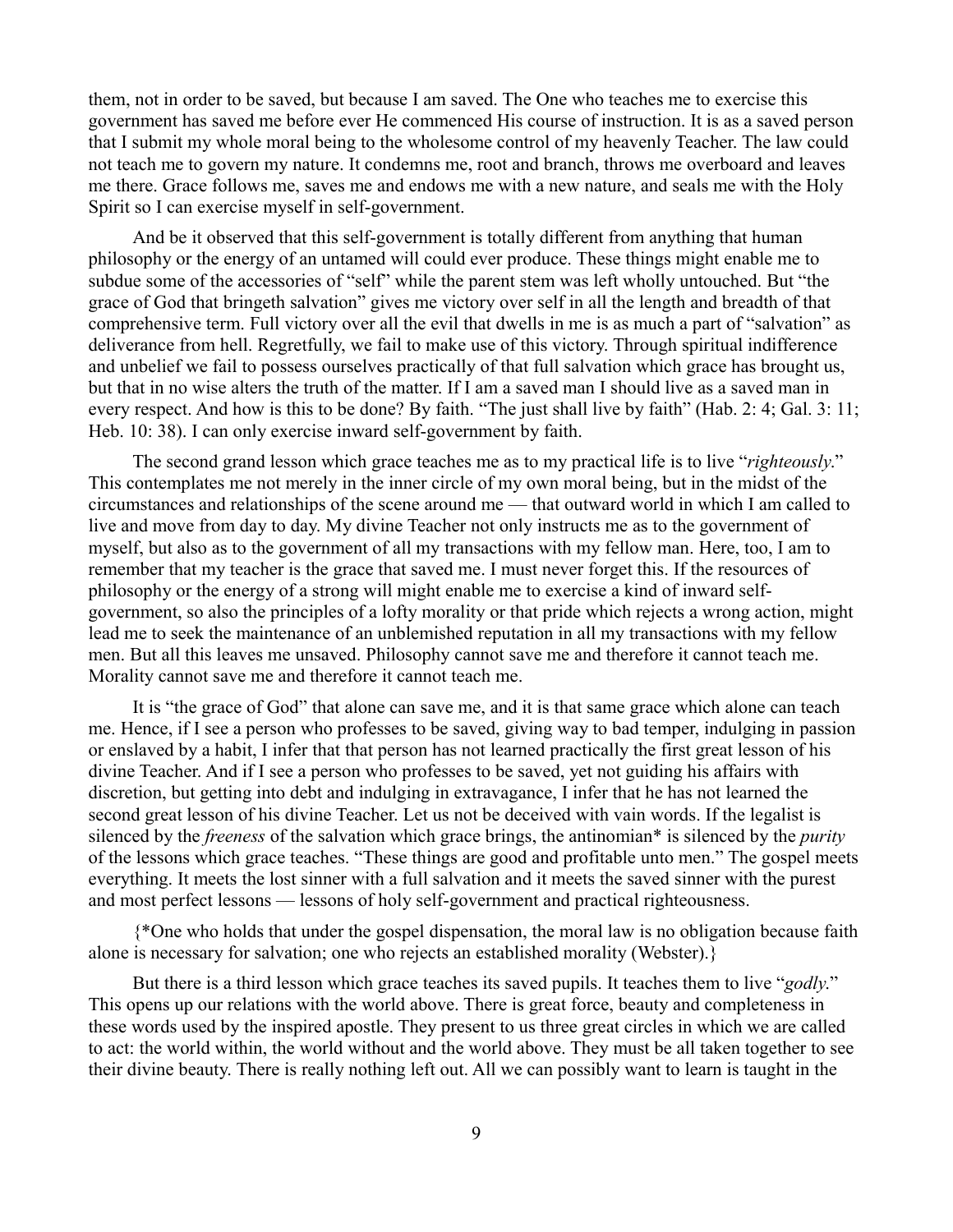school of grace if we will only accept the lessons. Let us bear in mind that the surest proof of our having received the salvation which grace brings, is our learning the lessons which grace teaches those hallowed lessons of inward self-government, practical righteousness and true godliness. May God the Holy Spirit make us to understand the fullness and freeness of the salvation, and the purity and elevation of the lessons so we may more distinctly apprehend, in the third and last place,

# **The Hope Which Grace Presents**

The apostle speaks of it as "a blessed hope," and surely nothing can be more blessed than "The appearing of the glory of the great God and our Savior Jesus Christ." This is the proper hope of the believer. And he is taught to look for it by the selfsame grace that has brought him salvation and that teaches him how to carry himself in reference to the world within, the world without and the world above. "The Lord will give grace and glory, and no good thing will He withhold from them that walk uprightly" (Ps. 84).

Now there are three things in reference to this "blessed hope" which I desire that my reader clearly understand — title, capacity and moral condition. Our *title* is furnished by the blood of the cross; the *capacity* is furnished by the Holy Spirit; and the *moral condition* is founded upon our learning and exhibiting the holy lessons taught in the school of grace.

Reader, permit me to ask you if, when the subject of Christ's *appearing* is introduced, you ever feel a sort of difficulty or reserve in your mind? Would you be afraid to see Jesus? Would you rather put off the moment of His coming? Do you feel yourself not quite ready? If so, it may be you are not yet able to "read your title clear" or you are not cultivating a spiritual capacity, or your moral condition is not such as would naturally introduce you to that scene of glory for which we are privileged daily to look. These are points of immense importance — points to which my reader should give deep and prayerful attention. If there be cloudiness as to my title; if I am doubtful as to the salvation which grace brings, or if I am backward in learning the lessons which grace teaches; if there is defectiveness in spiritual capacity or if my general moral tone and character is not formed by the holy lessons of grace, I shall not be in an attitude of waiting for the glory before us. It is well to see this in all its clearness, point and power. If we are the recipients of grace and the expectants of glory, should not our lives exhibit the moral power of these things? Should they not have their proper effect in the formation of our character? Unquestionably. "He that hath this hope in him purifieth himself even as he is pure." If I expect to be with Jesus and like Jesus by and by, I shall seek to be as much with Him and as much like Him as possible.

May the Lord work in us that which is well pleasing in His sight and bring out in all our ways a more faithful exhibition of the divine life! The language with which our Scripture closes is eminently calculated to awaken in our souls the most intense desire after these things. Indeed, I cannot conclude this paper without quoting this noble passage at full length, praying the Holy Spirit to apply it in much power to the heart and conscience of both the writer and the reader.

"For the grace of God that bringeth salvation unto all men hath appeared, teaching us that, denying ungodliness and worldly lusts, we should live soberly, righteously, and godly in this present world; looking for that blessed hope and the glorious appearing of the great God and our Savior Jesus Christ; who gave Himself for us [what a price! what objects!] that He might redeem us from all iniquity and purify unto Himself a people of possession, zealous of good works."

"*The day of glory bearing Its brightness far and near,*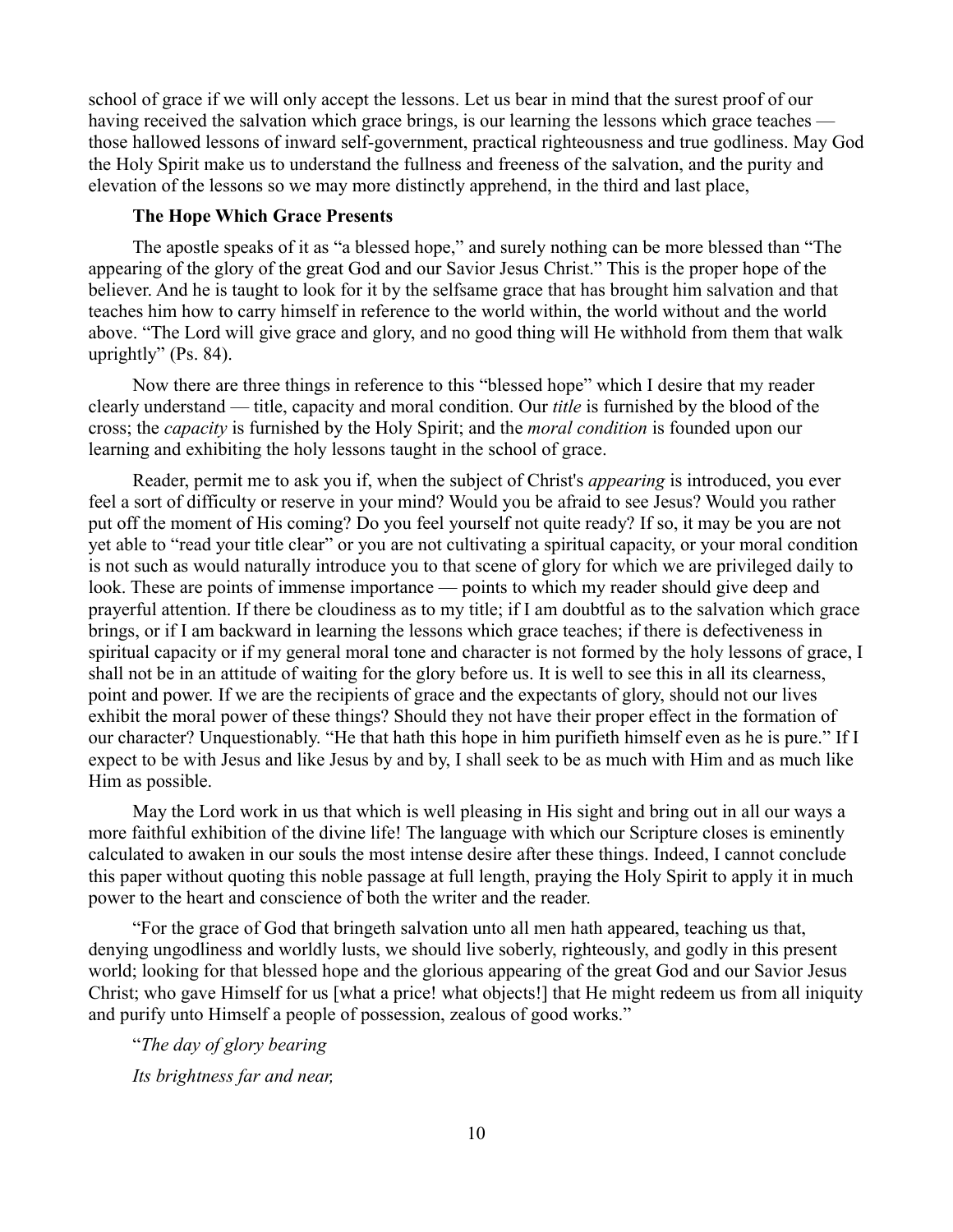*The day of Christ's appearing We now no longer fear. He once a spotless victim For us on Calv'ry bled; Jehovah did afflict Him, And bruised Him in our stead. To Him by grace united, We joy in Him alone; And now by faith delighted, Behold Him on the throne. Then let Him come in glory, Who comes His saints to raise, To perfect all the story Of wonder, love and praise."*

# **CHRISTIAN LIFE: WHAT IS IT?**

The question which we propose to consider in the following pages is one of the most interesting and important that could possibly engage our attention. It is this: What is the life which, as Christians, we possess? What is its source? What are its characteristics? What is its issue? These great questions have only to be named to secure the attention of every thoughtful reader.

The divine Word speaks of two distinct heads of sources. It speaks of a first man and it speaks of a second. In the opening of the book of Genesis we read these words, "And God said, Let Us make man in Our image, after Our likeness … So God created man in His own image, in the image of God created He him; male and female created He them" (Gen. 1: 26-27). This statement is repeated in Genesis 5: "In the day that God created man, in the likeness of God made He him." After this, we read, "And Adam lived an hundred and thirty years and begat a son in his own likeness, after *his* image."

But between Adam's creation in the image of God and the birth of a son in his own image, a great change took place. Sin entered. Innocence fled. Adam had become a fallen, ruined, outcast man. This fact must be seized and pondered by the reader. It is a weighty, influential fact. It lets us into the secret of the source of that life which, as sons of Adam, we possess. That source was a guilty, ruined, outcast head. It was not in innocence that Adam became the head of a race. It was not within the bounds of Paradise that Cain was brought forth, but outside in a ruined and cursed world. It was not in the image of God that Cain was begotten, but in the image of a fallen father.

We fully believe that, personally, Adam was the subject of divine grace and that he was saved by faith in the promised Seed of the woman. But looking at him *federally*, that is, as the head of a race, he was a fallen, ruined, outcast man, and everyone of his posterity is born into the same condition. As is the head, so are the members — all the members together, each member in particular. The son bears the image of his fallen father and inherits his nature. "That which is born of the flesh is flesh," and do what you will with "flesh" — educate, cultivate, sublimate it as you will, it will never yield "spirit." You may improve flesh according to human thinking, but improved "flesh" is not "spirit." The two things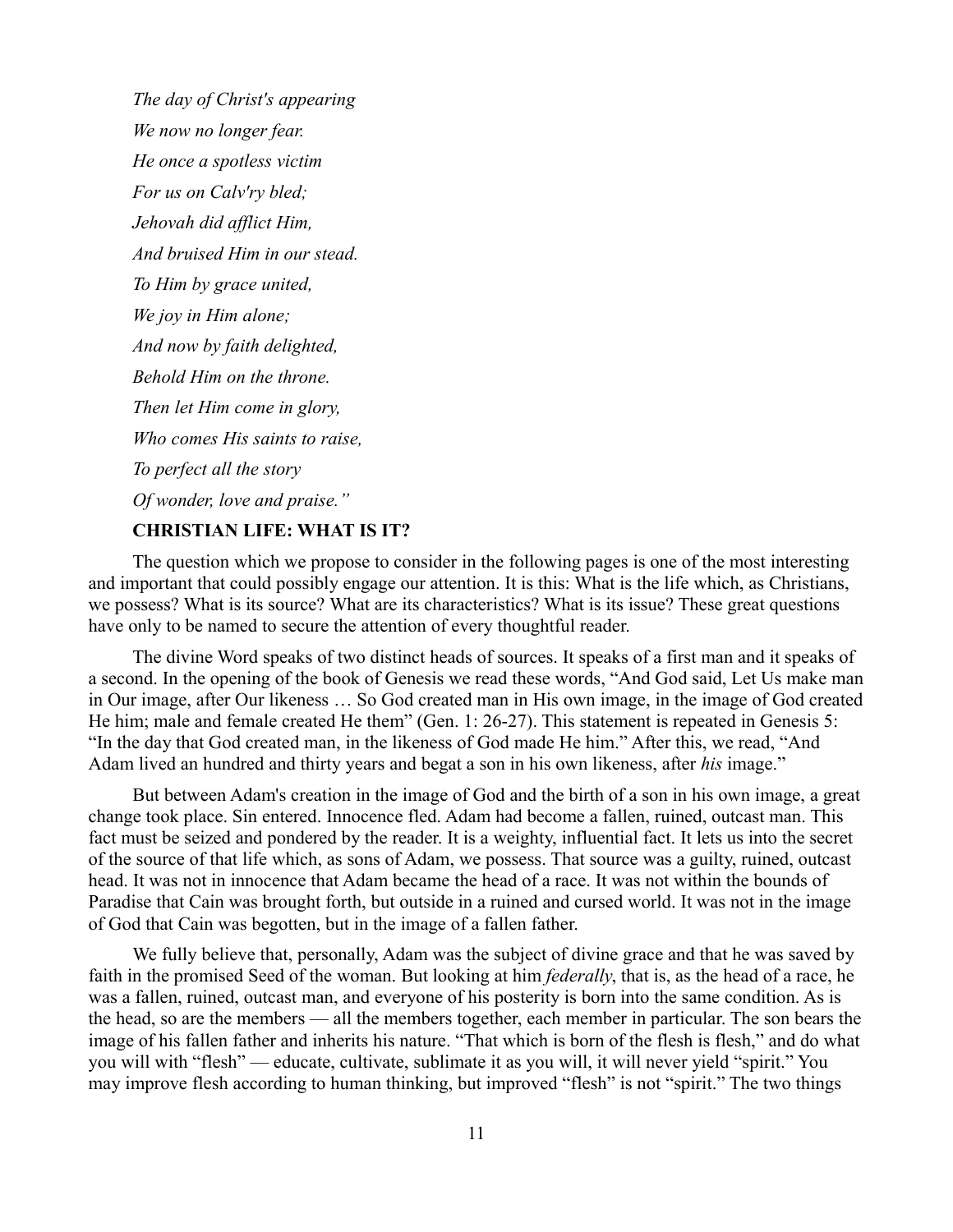are totally opposite. The former expresses all we are as born into this world, as sprung from the first Adam. The latter expresses what we are as born again, as united to the Second Adam.

We frequently hear the expression, "Raising the masses." What does it mean? There are three questions which we should like to ask those who propose to elevate the masses. First, What is it you are going to elevate? Secondly, How are you going to elevate them? Thirdly, Where are you going to elevate them to? It is impossible for water to ever rise above its level. So it is impossible that you can ever raise the sons of fallen Adam above the level of their fallen father. Do what you will with them, you cannot possibly elevate them higher than their ruined outcast head. Man cannot grow out of the nature in which he was born. He can grow *in* it, but not out of it. Trace the river of fallen humanity up to its source and you find that source to be a fallen, ruined, outcast man.

This simple truth strikes at the root of all human pride — all pride of birth, all pride of ancestry. We are all, as men, sprung from one common stock, one head, one source. We are all begotten in one image and that is a ruined man. The head of the race and the race of which he is head, are all involved in one common ruin. Looked at from a legal or social standpoint, there may be differences, but looked at from a *divine* standpoint, there is none. If you want a true idea of the condition of each member of the human race, you must look at the condition of the head. You must go back to Genesis 3 and read these words, "He drove out the man." Here is the root of the whole matter. Here is the source of the river the streams whereof have made sad the millions of Adam's posterity for nearly 6000 thousand years. Sin has entered and snapped the link, defaced the image of God, corrupted the sources of life, brought in death and given Satan the power of death.

Thus it stands in reference to Adam's race — to the race as a whole and to each member of that race in particular. All are involved in guilt and ruin. All are exposed to death and judgment. There is no exception. "By one man sin entered into the world, and death by sin; and so death passed upon all men, for that all have sinned (Rom. 3: 12). "In Adam all die" (1 Cor. 15: 22). Here are the two sad and solemn realities linked together — "Sin and death."

But, thanks to God, a Second Man has entered the scene. This great fact, while it sets forth the marvelous grace of God towards the first man and his posterity, proves in the clearest and most unanswerable manner that the first man has been completely set aside. If the first had been found faultless, then should no place have been sought for the Second. If there had been a single ray of hope as to the first Adam, there would have been no need for the Second.

But God sent His Son into this world. He was "the Seed of the woman." Let this fact be seized and pondered. Jesus Christ did not come under the federal headship of Adam. He was *legally* descended from David and Abraham, as we read in Matthew. "He was of the seed of David according to the flesh" (2 Tim. 2: 8). Moreover, His genealogy is traced to Adam by the inspired penman in Luke's gospel. But here is the angelic announcement as the mystery of His conception: "And the angel answered and said unto Mary, The Holy Spirit shall come upon thee, and the power of the Highest shall overshadow thee; therefore that holy thing which shall be born of thee shall be called the Son of God" (Luke 1: 35).

Here we have a real Man, but One without a single taint of sin or a single seed of mortality. He was made of the woman, of the substance of the virgin, a Man in every particular, just as we are, but wholly without sin and entirely free from any association which could have given sin or death a claim upon Him. Had our blessed Lord come as to His human nature, under the headship of Adam, He could not have been called the Second Man since He would have been a member of the first, like any other man. Further, He would have been subject to death in His own person, which is blasphemy to assert or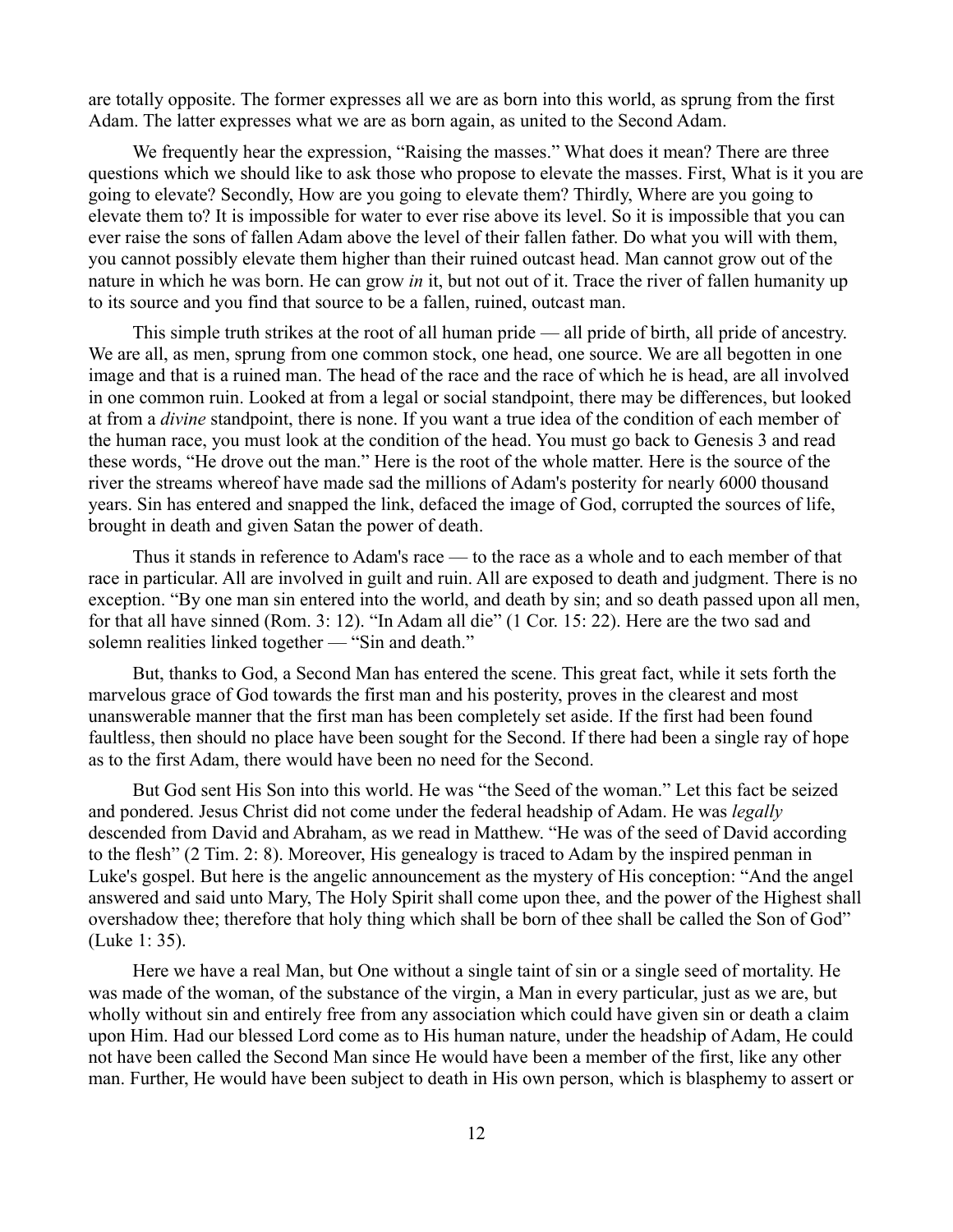suppose.

But, adored forever be His peerless name, He was the pure, holy, spotless One of God. He was unique. He stood alone — the only pure untainted grain of human seed that earth had ever seen. He came into this world of sin and death, Himself sinless and lifegiving. In Him was life and nowhere else. All beside was death and darkness. There was not a single pulse of spiritual life, not one ray of divine light apart from Him. The entire race of the first man was involved in sin, under the power of death, and exposed to eternal judgment. He could say, "I am the light of the world." Apart from Him, all was moral darkness and spiritual death. "In Adam all die; in Christ shall all be made alive." Let us see how.

No sooner did the Second Man appear upon the scene than Satan appeared to dispute every inch of ground with Him. It was a grand reality. The Man Christ Jesus had undertaken the mighty work of glorifying God on this earth, of destroying the works of the devil and of redeeming His people. Stupendous work — work which none but the God-man could accomplish. But it was a real thing. *Jesus had to meet all the craft and power of Satan.* He had to meet him as the serpent and meet him as the lion. Hence, at the very opening of His blessed career, as the baptized and anointed Man, He stood in the wilderness to be tempted of the devil. See Matthew 4 and Luke 4. And note the contrast between the first man and the Second. The first man stood in the midst of a garden of delights, with everything that could possible plead for God against the tempter. The Second Man, on the contrary, stood in the midst of a wilderness of privations with everything, apparently, to plead against God and for the tempter. Satan tried with the Second Man precisely the same weapons which he had found so effective with the first — "the lust of the flesh, the lust of the eye, and the pride of life." Compare Genesis 3: 6; Matthew 4: 1-19; Luke 4: 1-12; and 1 John 2: 16.

But the Second Man vanquished the tempter with one simple weapon, the written Word. "*It is written*" was the one unvarying reply of the dependent and obedient Man. No reasoning, no questioning, no looking this way or that way. The Word of the living God was the commanding authority for the perfect Man. Blessed forever be His name! The homage of the universe be His throughout everlasting ages! Amen and amen.

Now we hasten on to unfold our special theme. We want the reader to see in the light of Holy Scripture how the Second Adam imparts life to His members.

By the victory in the wilderness, the strong man was "bound," not "destroyed." Hence, we find that, at the close, he is allowed once more to try his hand. Having "departed for a season," he returned again in another character, as the one who had the power of death by which to terrify the soul of man. Tremendous thought! This power was brought to bear in all its terrible intensity on the spirit of Christ in the garden of Gethsemane. We cannot possibly contemplate the scene in that garden and not feel that the spirit of our blessed Lord was passing through something which He had never experienced before. It is evident that Satan was permitted to come before Him in a very special manner and to put forth special power in order, if possible, to deter Him. Thus He says in John 16: 30, "The prince of this world cometh, and hath nothing in Me." So also in Luke 22: 53, we find Him saying to the chief priests and captains of the temple, "Be ye come out as against a thief with swords and staves? When I was daily with you in the temple, ye stretched forth no hands against Me, but this is your hour *and the power of darkness.*"

Evidently the period from the last supper to the cross was marked by features quite distinct from every previous stage of the marvelous history of our Lord. "This is your hour." And further, "The power of darkness." The prince of this world came against the Second Man, armed with all the power with which the first man's sin had invested him. He brought to bear upon the Lord's spirit all the power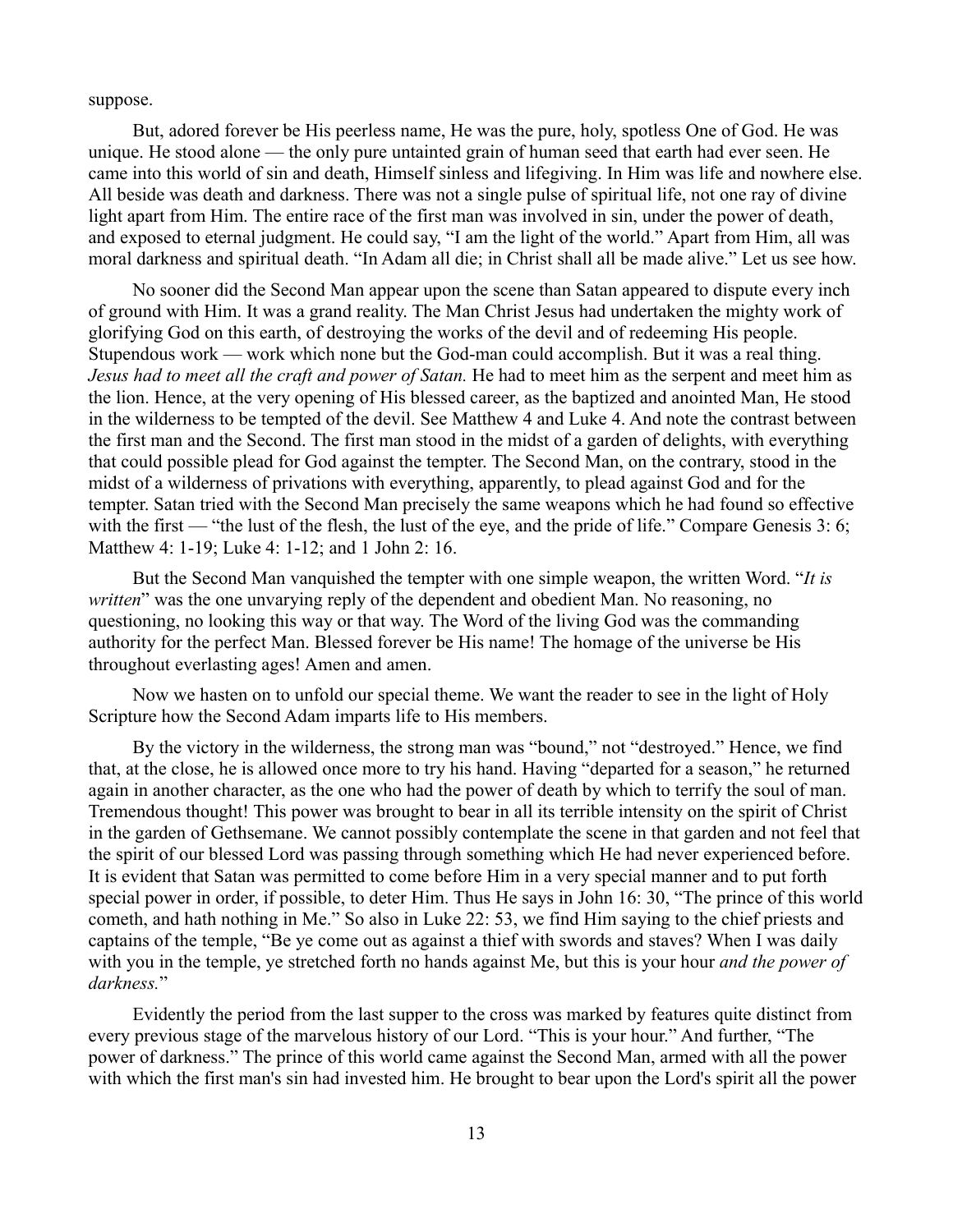and all the terrors of death as the just judgment of God. Jesus met all this in its utmost force and in all its awful intensity. Hence, we hear such words as these, "My soul is exceeding sorrowful, even unto death." And again we read that, "Being in an agony He prayed more earnestly; and His sweat was as it were great drops of blood falling down to the ground."

In a word, then, the One who undertook to redeem His people, to give eternal life to His members, to accomplish the will and counsels of God, had to meet all the consequences of man's condition. There was no escaping them. He passed through them all, but He passed through them alone, for who but Himself could have done it? He, the true Ark, had to go over alone into the dark and dreadful river of death to make a way for His people to pass over on dry land. He was alone in the horrible pit and the miry clay, that we might be with Him on the rock. He earned the new song alone, that He might sing it in the midst of the Church.

But not only did our Lord meet all the power of Satan as the prince of this world, all the power of death as the just judgment of God, all the violence and bitter enmity of fallen man, there was something far beyond all this. When man and Satan, earth and hell, had done their very utmost, there remained a region of darkness and impenetrable gloom to be traversed by the spirit of the Blessed One, into which it is impossible for human thought to enter. We can only stand upon the confines and with our heads bowed in the deep hush of unutterable worship, hearken to the loud and bitter cry which issues from there, accompanied by those words, "*My God, My God, why hast Thou forsaken Me?*" — words which eternity itself will be insufficient to unfold.

Here we must pause and ascribe once more, eternal and universal praise, homage and adoration to the One who went through all this to procure life for us. May our hearts adore Him! May our lips praise Him! May our lives glorify Him! He alone is worthy. May His love constrain us to live not unto ourselves, but unto Him who died for us and rose again, and gave us life in resurrection.

It is not possible to over-estimate the interest and value of the great truth that the source of the life which we Christians possess is a risen and victorious Christ. It is as risen from the dead that the Second Man becomes the head of a race — Head of His body the Church. The life which the believer now possesses is a life which has been tested and tried in every possible way. Consequently, it can never come into judgment. It is a life which has passed through death and judgment. Therefore it can never die, never come into judgment. Christ our living Head has abolished death and brought life and incorruptibility to light through the gospel. He met death in all its reality that we might never meet it. He died that we might never die. He has so worked for us in His marvelous love and grace as to render death part of our property. See 1 Corinthians 3: 22.

In the old creation, man belongs to death. Hence it has been truly said that the very moment man begins to live he begins to die. Solemn fact! Man cannot escape death. "It is appointed unto men once to die, and after this the judgment." There is not so much as a single thing which man possesses in the old creation that will not be wrenched from his grasp by the ruthless hand of death. Death takes everything from him, reduces his body to dust and sends his soul to judgment. Houses, lands, wealth and distinction, fame and influence, all go when the last grim foe approaches. The wealth of the universe, were it in a man's possession, could not purchase one moment's respite. Death strips man of all and bears him away to judgment. The king and the beggar, the peer and the peasant, the learned philosopher and the ignorant clown, the civilized and the savage, are all alike. Death seizes upon all within the limits of the old creation. The grave is the end of man's earthly history, and beyond that the throne of judgment and the Lake of Fire.

But in the new creation, death belongs to man. There is not so much as a single thing that the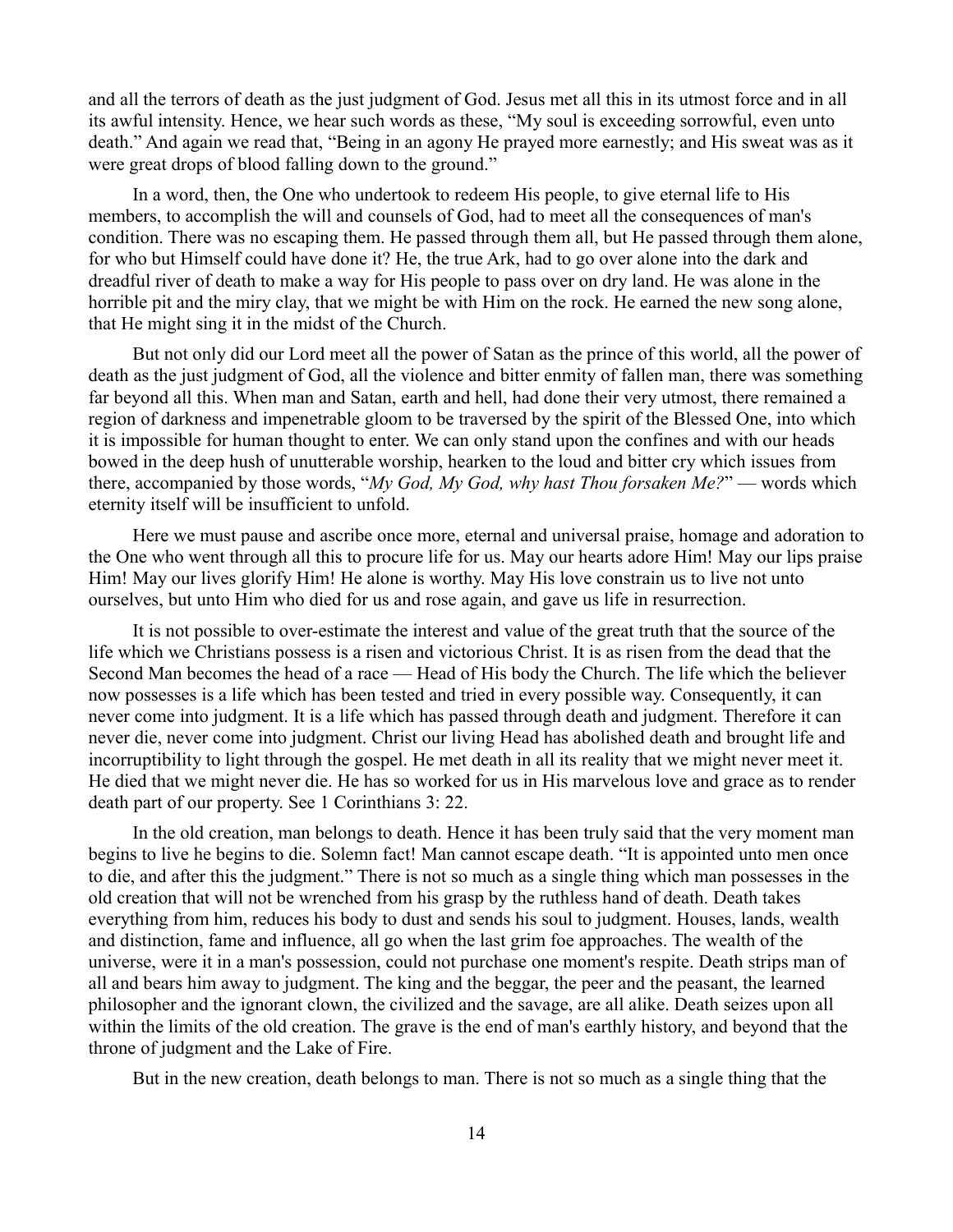Christian possesses which he does not owe to death. He has life, pardon, righteousness, peace, acceptance, glory, all through death — the death of Christ. The entire aspect of death is changed. Satan can no longer bring it to bear upon the soul of the believer as the judgment of God against sin, although God can and does use it in His governmental dealings with His people in the way of discipline and chastening. See Acts 4; 1 Corinthians 11: 30; and 1 John 5: 16.

But as the one who had the power of death, Satan has been destroyed. Our Lord Christ has wrested his power from him and He now holds in His omnipotent hand the keys of death and the grave. Death has lost its sting, the grave its victory. Therefore, if death does come to the believer, it comes not as a master but as a servant. It comes, not like a policeman to drag the soul to its eternal prison house, but as a friendly hand to open the door of the cage and let the spirit fly to its native home in the skies.

All this makes a great difference. It tends, among other things, to take away the fear of death, which was perfectly consistent with the state of believers under the law, but is wholly incompatible with the standing and privileges of those who are united to Him who is alive from the dead. Nor is this all. The entire life and character of the Christian must take its tone from the source from where that life emanates. "If ye then be *risen with Christ*, seek those things which are above, where Christ sitteth on the right hand of God. Set your affection on things above, not on things on the earth. For ye are dead, and your life is hid with Christ in God. When Christ our life shall appear, then shall ye also appear with Him in glory" (Col. 3: 1-4). Water always finds its own level. Likewise the life of the Christian, strengthened and guided by the Holy Spirit, always springs up toward its source.

Let no one imagine that all this for which we are contending is a mere question of human opinion or an unimportant point, an uninfluential notion. Far from it. It is a great practical truth constantly set forth and insisted upon by the apostle Paul — a truth which he preached as an evangelist, taught and unfolded as a teacher, and watched its effects as a faithful vigilant pastor. So prominent was the place which the great truth of resurrection held in the apostle's preaching, that it was said of him by some of the Athenian philosophers, "He seemeth to be a setter forth of strange gods because he preached unto them *Jesus and the resurrection*" (Acts 17: 18).

Let the reader note this. "*Jesus and the resurrection.*" Why was it not Jesus and the incarnation or Jesus and the crucifixion? Was it because these profound and priceless mysteries held no place in apostolic preaching and teaching? Read 1 Timothy 3: 16 for the answer. "And without controversy, great is the mystery of godliness: God was manifest in the flesh, justified in the Spirit, seen of angels, preached unto the Gentiles, believed on in the world, received up into glory." Read also Galatians 4: 4-5: "But when the fullness of the time was come, God sent forth His Son, made of a woman, made under the law, to redeem them that were under the law."

These passages settle the question as to the foundation doctrines of incarnation and crucifixion. But Paul preached and taught and jealousy insisted upon *resurrection*. He himself was converted to a risen and glorified Christ. The very first glimpse he caught of Jesus of Nazareth was as a risen Man in glory. It was only thus he knew Him, as he tells us in 2 Corinthians 5. "Wherefore henceforth know we no man after the flesh: yea, though we have known Christ after the flesh, yet now henceforth know we Him no more." Paul preached a resurrection gospel. He labored to present every man perfect in a risen, glorified Christ. He did not confine himself to the mere question of forgiveness of sin and salvation from hell, precious beyond all price as are these fruits of the atoning death of Christ. He aimed at the glorious end of planting the soul *in* Christ and of keeping it there. "As ye have therefore received Christ Jesus the Lord, so walk ye in Him, rooted and built up in Him and established in the faith, as ye have been taught, abounding therein with thanksgiving." "Ye are complete in Him." "Buried with Him in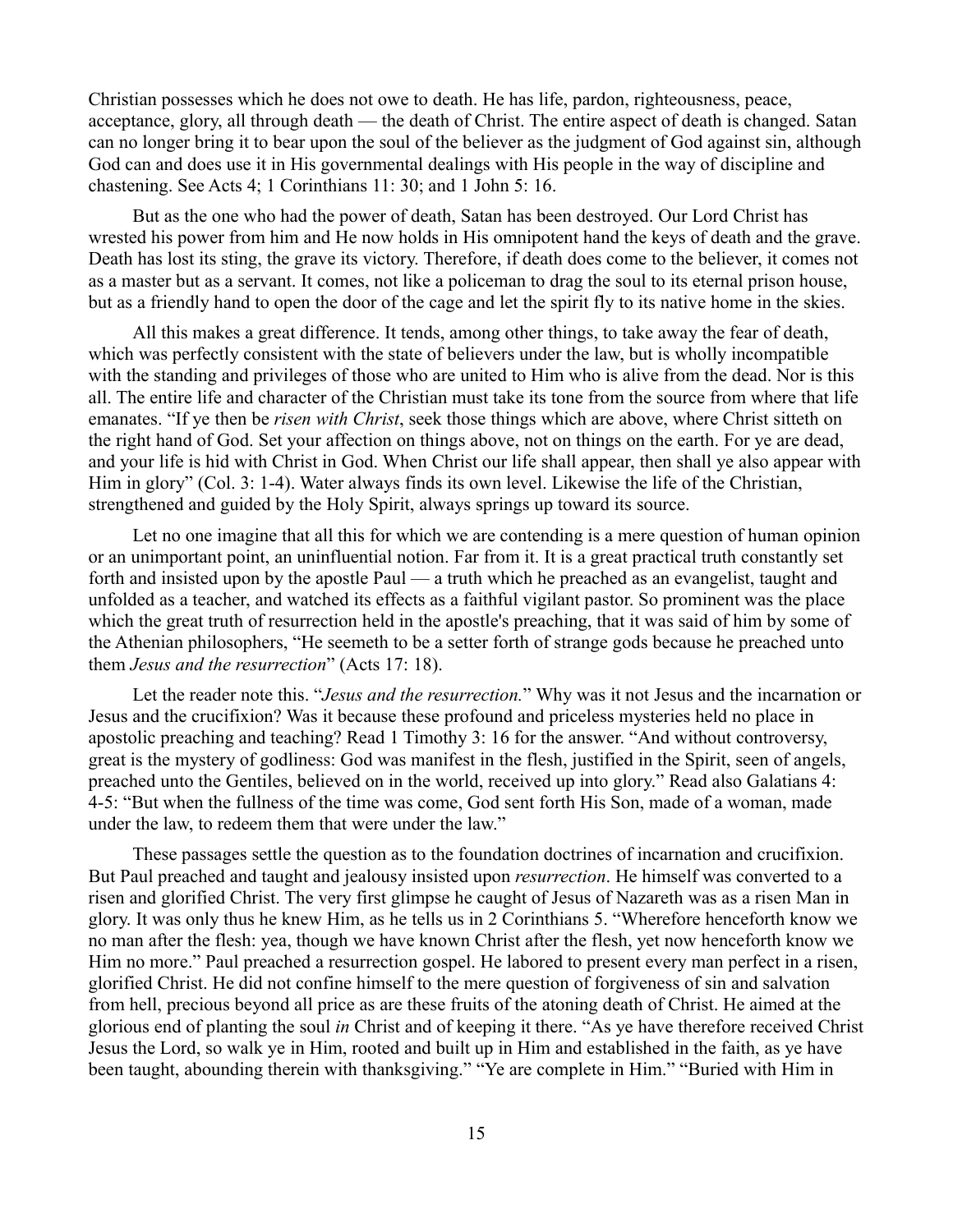baptism, wherein also ye are risen with Him." "Quickened together with Him" (Col. 2).

Such was Paul's preaching and teaching. This was his gospel. This is true Christianity in contrast with all the forms of human religiousness and fleshy pietism under the sun. Life in a risen Christ was Paul's grand theme. It was not merely forgiveness and salvation by Christ, but *union with Him.* Paul's gospel planted the soul at once in a risen and glorified Christ, redemption and forgiveness of sins being the obvious and necessary consequence. This was the glorious gospel of the blessed God which was committed to Paul's trust (1 Tim. 1: 2).

Most gladly would we dwell at greater length on the blessed theme of the source of Christian life, but we must hasten on to the remaining points of our subject. We shall therefore very briefly call the reader's attention to the characteristics or moral features of the life which as Christians we possess. To do anything like justice to this point we should seek to unfold the precious mystery of the life of Christ as a Man on this earth, to trace His ways, to mark the style and spirit with which He passed through all the scenes and circumstances of His course here below.

We should view Him as a Child subject to His parents, growing up beneath the eye of God, increasing from day to day in wisdom and stature, exhibiting all that was lovely in the sight of God and man. We should trace His path as a Servant, faithful in all things — a path marked by incessant labor and toil. We should ponder Him as the lowly, humble and obedient Man, subject and dependent in all things, emptying Himself and making Himself of no reputation, surrendering Himself perfectly for the glory of God and the good of man, never seeking His own interest in anything. We should mark Him as the gracious, loving, sympathizing friend and companion, ever ready with the cup of consolation for every child of sorrow, ever at hand to dry the widow's tear, to hear the cry of the distressed, to feed the hungry, to cleanse the leper, to heal all manner of disease. In a word, we should point out the countless rays of moral glory that shine forth in the precious and perfect life of Him who went about doing good.

But who is sufficient for these things? We can merely say to the Christian reader, Go study your great Exemplar. Gaze upon your Model. If a risen Christ is the source of your life, the Christ who lived down here in this world is your pattern. The features of your life are those selfsame features that shone in Him as a Man here below. Through death, He has made His life to be your life, the Christ who lived down here in this world is your pattern. He has linked you with Himself by a bond that can never be severed. And now you are privileged to go back and study the gospel narratives to see how He walked, that you may, through the grace of the Holy Spirit, walk even as He walked.

It is a very blessed though a very solemn truth that there is nothing of any value in God's thoughts except the outflow of the life of Christ from His members here. All that is not the direct fruit of that life is utterly valueless in God's thoughts. The activities of the old nature are not merely worthless but sinful. There are certain natural relationships in which we stand, which are sanctioned by God and in which Christ is our model. For example, "Husbands, love your wives as Christ loved the Church." We are recognized as parents and children, masters and servants, and instructed as to our deportment in these holy relationships, but all this is on the new ground of risen life in Christ. See Colossians 3 and Ephesians 5: 6.

The old man is not recognized at all. It is viewed as crucified, dead and buried, and we are called upon to reckon it as dead and to count as dead our members which are on the earth, and to walk even as Christ walked. We are to live a life of self-surrender, to manifest the life of Christ, to reproduce Him. This is practical Christianity. May we understand it better! May we remember that nothing is of the smallest value in God's account except the life of Christ shown out in the believer from day to day by the power of the Holy Spirit. The feeblest expression of this life is a sweet odor to God. The mightiest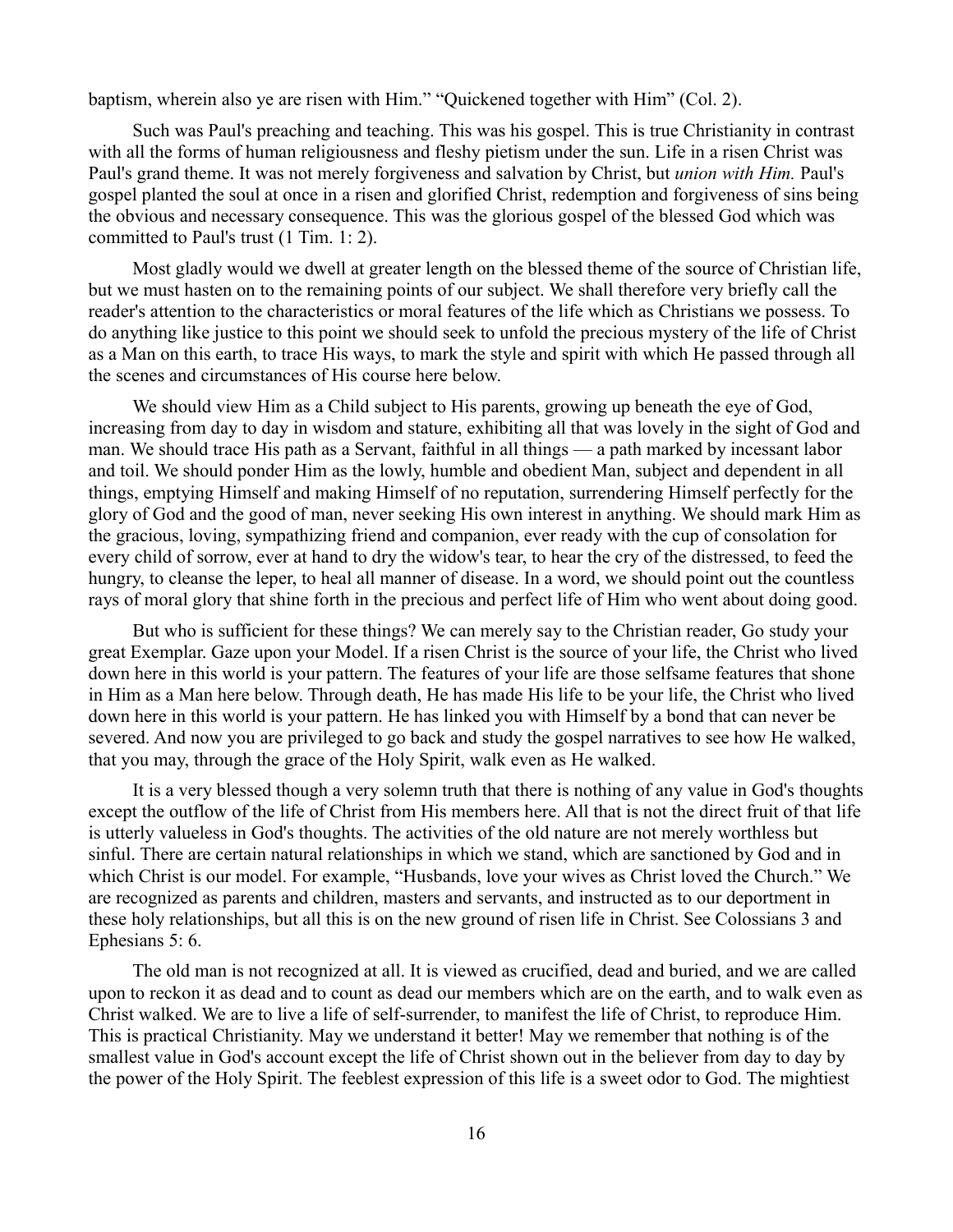efforts of mere religious flesh — the costliest sacrifices, the most imposing ordinances and ceremonies — are but "dead works" in the sight of God. Religiousness is one thing; Christianity is quite another.

And now one word as to the issue of the life which as Christians we possess. We may truly say "one word" and what is that? "*Glory*." This is the only issue of Christian life. "When Christ our life shall appear, then shall ye also appear with him *in glory*." Jesus is waiting for the moment of His manifestation in glory, and we wait in and with Him. He is seated and expecting likewise. "As He is so are we in this world" (1 John 4: 17). Death and judgment are behind us, nothing but glory before. If we may so express it, our yesterday is the cross; our today is a risen Christ; our tomorrow, glory. Thus it stands with all true believers. It is with them as with their living and exalted Head. As is the Head so are the members. They cannot be separated for a single moment for any object whatsoever. They are inseparably joined together in the power of a union that no influence of earth or hell can ever dissolve. The Head and the members are eternally one. The Head has passed through death and judgment; so have the members. The Head is seated in the presence of God, so are the members — co-quickened, coraised and co-seated with the Head in glory.

Reader, this is Christian life. Think of it. Think deeply. Look at it in the light of the New Testament. Its source, a risen Christ. Its characteristics, the very features of the life of Christ as seen in this world. Its issue, cloudless and eternal glory. Contrast with this the life which we possess as sons and daughters of Adam. Its source, a ruined, fallen, outcast man. Its characteristics, the ten thousand forms of selfishness in which fallen humanity clothes itself. Its issue, the Lake of Fire. This is the simple truth of the matter if we are to be guided by Scripture.

Let us just say in conclusion, in reference to the life which Christians possess, that there is no such thing as "a higher Christian life." It may be that persons who use this form of speech mean a right thing, but the form is incorrect. There is but the one life and that is Christ. No doubt there are varied measures in the *enjoyment and exhibition* of this life, but however the measure may vary, the life is one. There may be higher or lower stages in this life, but the life is one. The most advanced saint on earth and the feeblest babe possess the same life, for Christ is the life of each, the life of both, the life of all.

All this is most blessedly simple and we desire that the reader should carefully ponder it. We are fully persuaded that there is an urgent need for the clear unfolding and faithful proclamation of this resurrection gospel. Many stop at incarnation; others go on to the crucifixion. We want a gospel that gives all — incarnation, crucifixion and resurrection. This is the gospel which possesses the true moral power, the mighty leverage to lift the soul out of all earthly association and set it free to walk with God in the power of risen life in Christ. May this gospel be sent forth far and wide in living energy throughout the length and breadth of the professing Church. There are thousands of God's people who need to know it. They are afflicted with doubts and questions which would all be removed by the simple reception of the blessed truth of life in a risen Christ. There are no doubts or fears in Christianity. Christians sometimes have them, but such doubts and fears do not belong to Christianity at all. May the bright light of Paul's gospel stream in upon all the saints of God and disperse the fogs and mists which surround them, so they may really enter into that holy liberty wherewith Christ makes His people free!

### **DEVOTEDNESS: WHAT IS IT?**

(Read Genesis 22: 1-12)

It has often been said, "There are two sides to every question." This saying is true and very important. It demands special attention in approaching the subject which stands at the head of this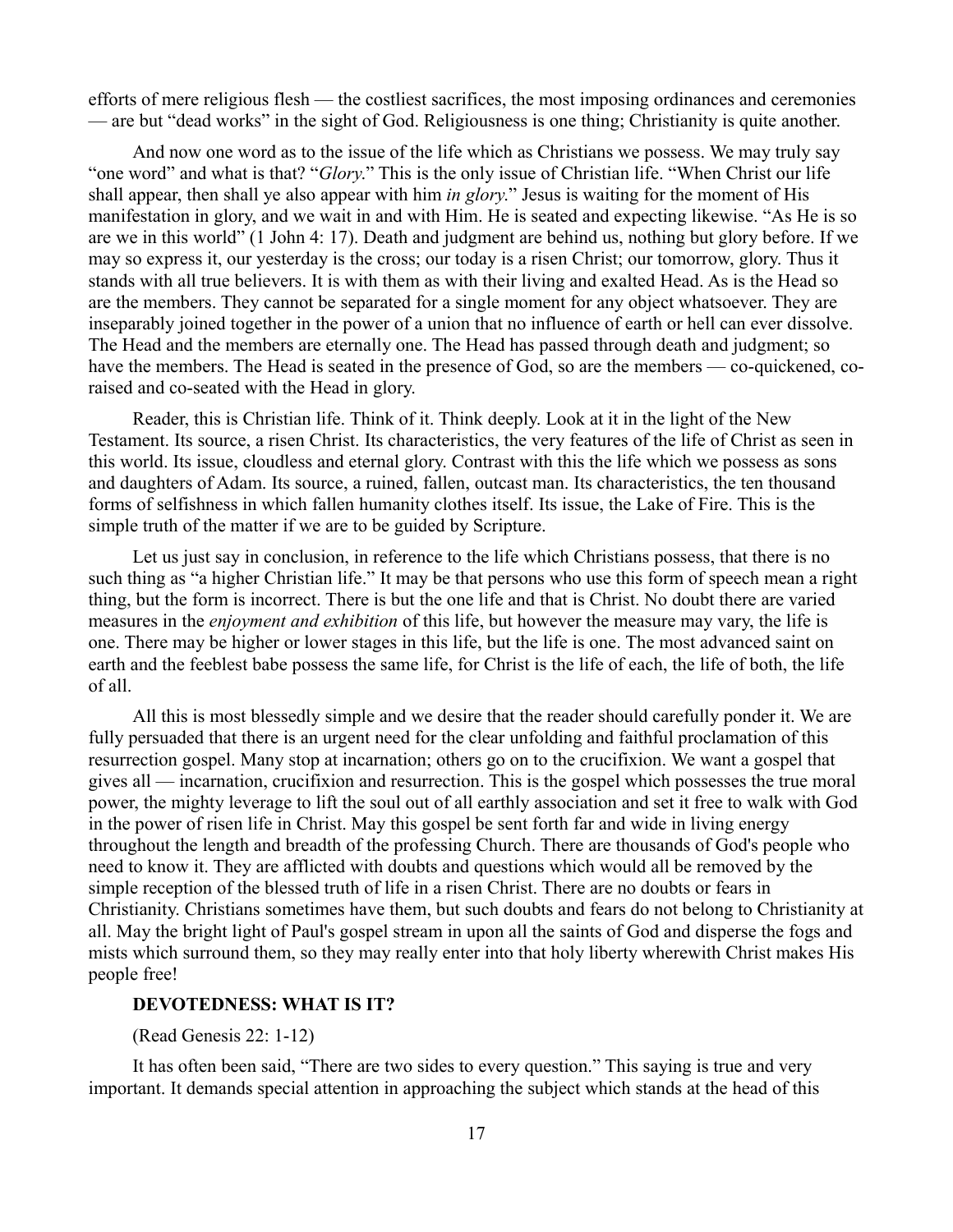paper. The history of the professing Church affords many proofs of the fact that serious mischief has been done by devoted men who were not guided by sound principle. Indeed it will ever be found that, in proportion to the degree of the devotedness, will be the gravity of the mischief where the judgment is not wisely directed. We must confess we long for more true devotedness in ourselves and others. It does seem to us the special need today. There is abundance of profession, even of a very high character. Knowledge is greatly increased among us and we are thankful for knowledge, but knowledge is not energy and profession is not devotedness. It is not that we desire to set the one against the other; we want to combine the two. "God hath not given us the spirit of fear, but of power and of love, and of a sound mind."

Mark this lovely union, this exquisite entwining of a threefold cord — "Power, love and a sound mind." Were it *power* alone, it might lead one to carry himself with a high hand and to push aside or crush any who could not come up to one's own mark — to cherish and manifest a spirit of haughty independence, to be intolerant of any difference of thought or feeling. On the other hand, were it a spirit of *love* only, it might induce an easygoing temper, a total indifference to the claims of truth and holiness — a readiness to tolerate error for the sake of peace. But there is both love and power, the one to balance the other. Moreover, there is the *sound mind* to adjust the two and give to each its proper range and its just application. Such is the adjusting power of Holy Scripture for which we cannot be too thankful.

We are so apt to be one-sided — to run to wild extremes, to run one principle to seed while another, though equally important, is not even allowed to take root. One will be all for what he calls power, another for what he calls love. Again, one will extol energy; another will only speak of the value of principle. We want both, and our God most graciously supplies both. A man who is all for principle may do nothing through fear of doing wrong. A man who is all for power may do mischief through fear of doing nothing. But the man who is enabled by grace to combine the two, will do the right thing at the right time and in the right way. This is what we want. And to meet in some feeble way this want is one special object of this paper to which may God most graciously attach the seal of His blessing.

In handling our theme it may help us in the way of clearness and precision to first consider the ground; secondly, the spirit; and thirdly, the object.

## **The Ground Of True Devotedness**

If we answer this question from the ample materials furnished by the history of Abraham, we must say it is simple faith in the living God. This must be the solid ground of true, earnest, steady devotedness. If there is not the link of personal faith in God, we shall be driven here and there by every breath of human opinion and tossed about by every ripple of the tide of circumstances. If we are not conscious of this living link between our souls and God, we shall never be able to stand at all, much less to make any headway in the path of real devotedness. "Without faith it is impossible to please God: for he that cometh to God must believe that He is, and that He is a rewarder of them that diligently seek Him" (Heb. 11: 6).

Here lies the secret. We must believe *that* He is and *what* He is. We must have to do with God in the secret of our own souls, apart from and independent of all beside. Our individual connection with God must be a grand reality, a living fact, a real and unmistakable experience, lying at the very root of our existence and forming the stay and prop of our souls at all times and under all circumstances. Mere opinions will not do; dogmas and creeds will not avail. It will not be sufficient to say, "I believe in God the Father Almighty." Neither this nor any other form of mere words will do. It must be a heart question, a matter between the soul and God Himself. Nothing short of this can sustain the soul at any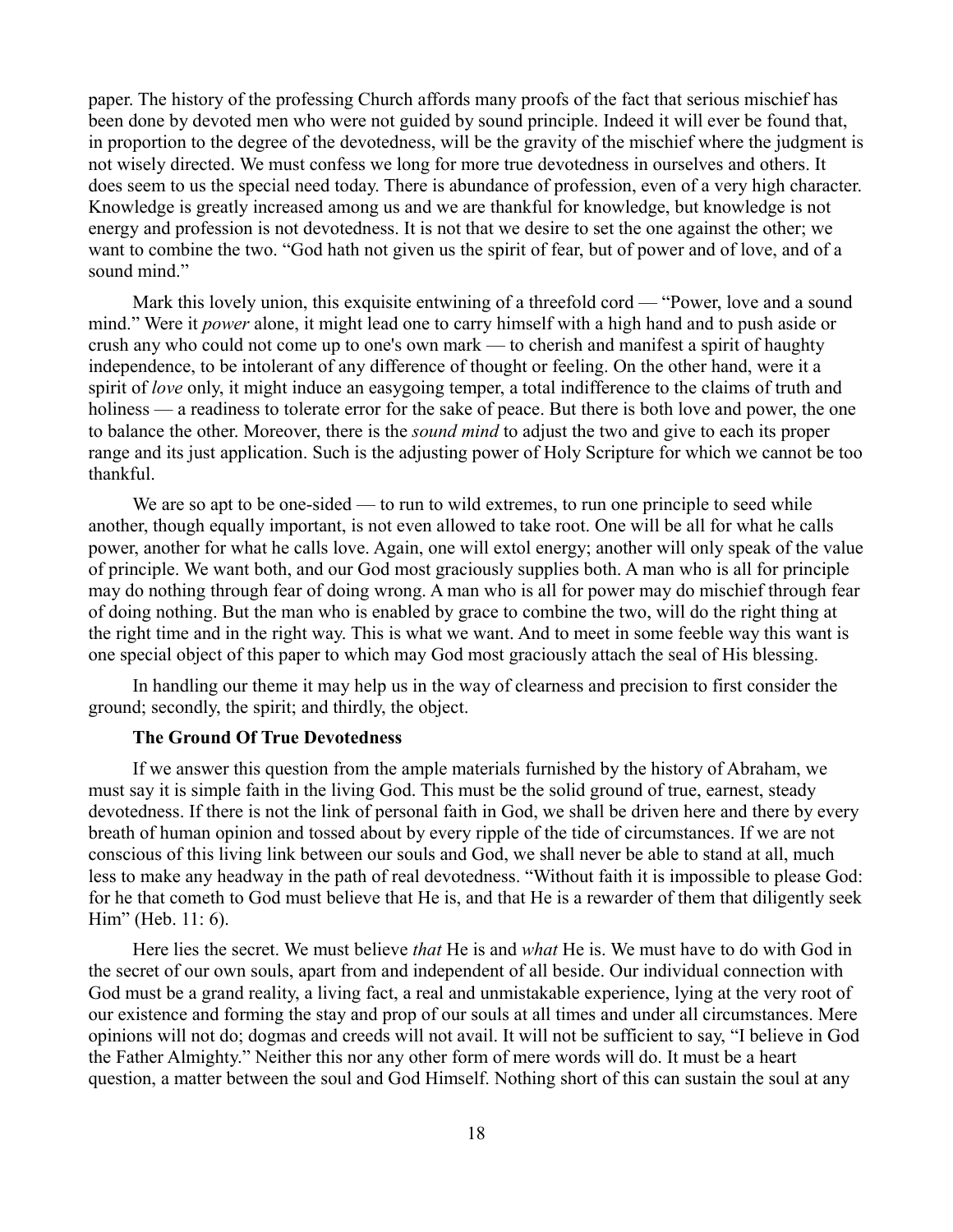time, but more particularly in a day like the present in which we find ourselves surrounded by so much that is hollow and superficial.

Few things tend more to sap the foundations of the soul's confidence than a large amount of unreal profession. One may gather this in some measure from the fact that the finger of the infidel is continually pointed at the gross inconsistencies exhibited in the lives of the teachers and professors of religion. And although it be true that such inconsistencies, even were they multiplied ten thousand fold, will never shelter the infidel from the just consequences of his unbelief inasmuch as each one must give account of himself and for himself before the judgment seat of Christ, yet it is a fact that unreal profession tends to shake confidence. Hence the urgent need of simple, earnest, personal faith in God — of unquestioning childlike confidence in His Word, of constant dependence upon His wisdom, goodness, power and faithfulness.

This is the anchor of the soul without which it will be impossible to ride securely in the midst of Christendom's troubled waters. If we are in any way propped up by our circumstances, if we are leaning upon an arm of flesh, if we are deriving support from the thoughts of a mortal, if our faith stands in the wisdom of man or the best of men, if our fear toward God is taught by the precept of men, we may rest assured that all this will be tested and fully manifested. Nothing will stand except the faith that endures as seeing Him who is invisible — that looks not at the things that are seen and temporal, but at the things that are unseen and eternal.

How vividly all this was illustrated in the life of the father of the faithful, we may easily learn from the marvelous history of his life given by the pen of inspiration. "Abraham believed God." Observe, it was not something *about* God that he believed — some doctrine or opinion respecting God, received by tradition from man. No; this would never have availed for Abraham. It was with God Himself he had to do in the profoundest depths of his own individual being. "The God of glory appeared unto our father Abraham when he was in Mesopotamia, before he dwelt in Charran, and said unto him, Get thee out of thy country and from thy kindred, and come into the land which I shall show thee" (Acts 7: 2-3).

These opening sentences of Stephen's powerful address to the Council set forth the true secret of Abraham's entire career from Ur of the Chaldees to Mount Moriah. It is not our purpose to dwell upon the solemn and instructive interval at Charran. Our desire is rather to set before the reader, as plainly and pointedly as we can, the unspeakable value, the absolute necessity of faith in God, not only for life and salvation, but for anything like true devotedness of heart to Christ and His cause. True, that honored servant of God tarried at Charran, traveled down into Egypt, turned to Hagar, trembled at Gerar and denied his wife. All this appears upon the surface of his history, for he was but a man even a man of like passions with ourselves. But "he believed God."

Yes, from first to last, this remarkable man exercised in the main an unshaken confidence in the living God. He believed in that great truth that lies at the bottom of all truth, namely, that God is; and he believed also that God is a rewarder of all those who diligently seek Him. It was this that drew Abraham forth from Ur of the Chaldees — from the midst of all those ties and associations in the which he had lived and moved and had his being. It was this that sustained him through all the changes of his pilgrim-course. Finally, it was this that enabled him to stand on Mount Moriah and there show himself ready to lay upon the altar that one who was not only the son of his bosom, but also the channel through which all the families of the earth were yet to be blessed.

Nothing but faith could have enabled Abraham to turn his back upon the land of his birth, to go forth not knowing where he went. To the men of his day he must have seemed to be a fool or a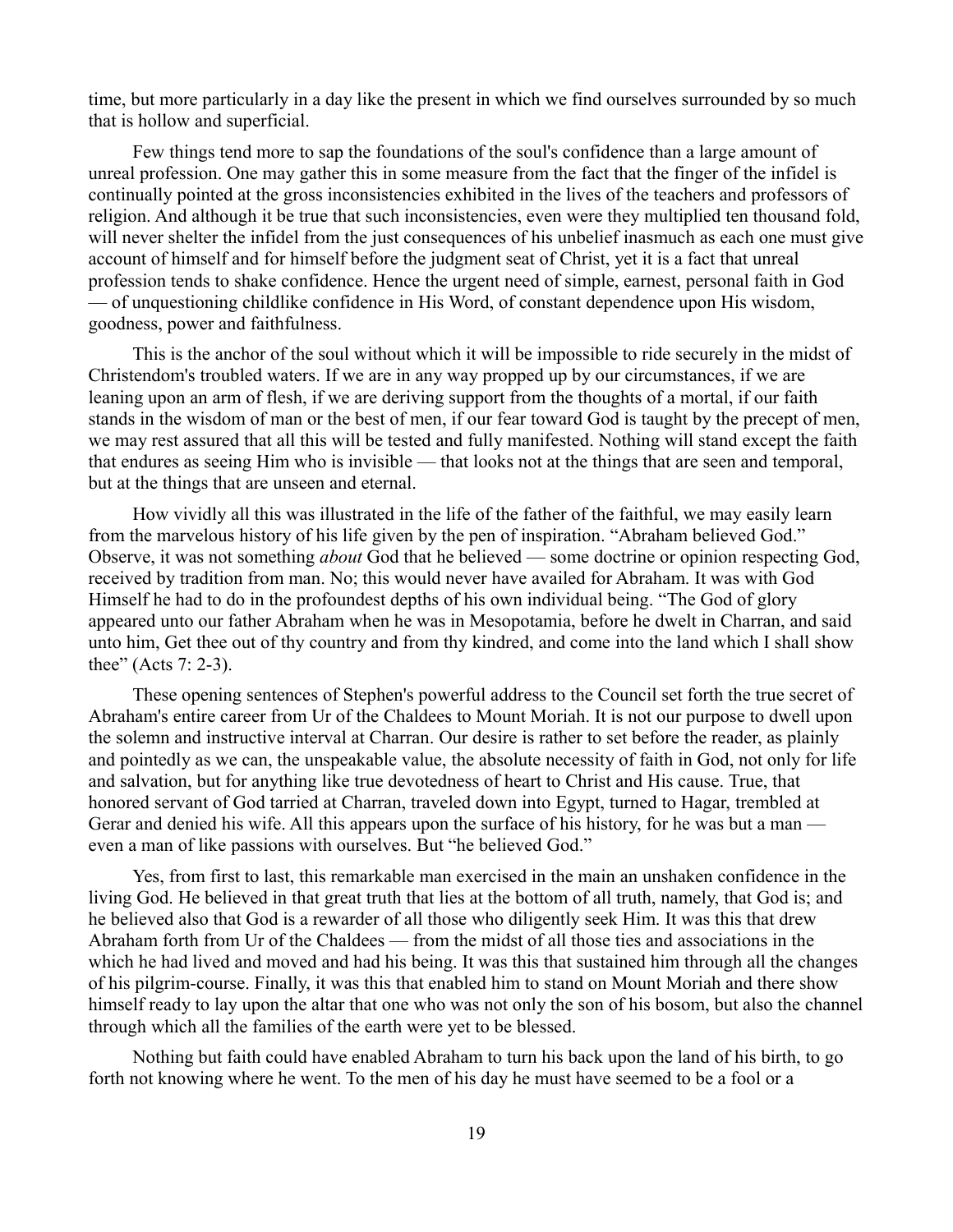madman. But oh! he knew whom he believed. Here lay the source of his strength. He was not following cunningly devised fables. He was not propped up by the circumstances or the influences which surrounded him. He was not supported by the thoughts of man. Flesh and blood afforded him no aid in his wonderful career. God was his shield, his portion and his reward, and in leaning on Him he found the true secret of all his victory over the world and of that calm and holy elevation which characterized him from first to last.

Reader, have you faith in God? Do you know Him? Is there a link between your soul and Him? Can you trust Him for everything? Are you at this moment consciously leaning upon Him, upon His Word, upon His arm? Remember, if there is any darkness or hesitation as to this, devotedness is and must be out of the question. All steady devotedness rests upon the solid ground of personal faith in the living God. We cannot too strongly insist upon this in a day of profession as widespread as it is shallow. It will not do to *say* "we believe." There is far too much of this, far too much head knowledge and lip profession, far too much of mere surface work.

It is easy to *say* we believe, but as James puts it, "What doth it profit though a man *say* he have faith?" Faith is a divine reality and not a mere human effort. It is based upon divine revelation and not upon the working of human reason. It connects the soul with God with a living, mighty link which nothing can ever snap. It bears the soul above and carries it on in triumph, come what may. There may be failure and confusion, error and evil, coldness and deadness, strife and division, breaking down and turning aside, stumblings and inconsistencies — all manner of things to shake the confidence and stagger the soul — but faith holds on its peaceful, steady way, undaunted and undismayed. Faith leans on God alone and finds all its springs in Him. Nothing can touch the faithfulness of God and nothing can shake the confidence of the heart that simply takes God at His word.

And be it remembered that faith is simply taking God at His word. It is believing what God says because He says it. It is taking God's thoughts in place of our own. "He that believeth hath set to his seal that God is true." How simple! God has revealed Himself, faith walks in the light of that revelation. God has spoken, faith believes the Word. But, if it be asked, "How has God revealed Himself? Where is His voice to be heard?" He has revealed Himself in the face of Jesus Christ, and His voice may be heard in His Word. He has not, blessed be His name, left us in the darkness of night, nor even in the dimness of twilight. He has poured upon us the full flood-tide of His own eternal truth so we may possess all the certainty, all the clearness, all the authority which a divine revelation can give.

Is it asked, "How can we know that God has spoken?" We reply, "How can we know the sun is shining?" Surely by the gentle influence of its beams. How can we know the dew has fallen? Surely by its refreshing influence upon the earth and by the luster of its pearly drops. So of the precious Word of God. It speaks for itself. Do I want a philosopher to tell me the sun is shining or the dewdrops are falling? Assuredly not. I feel their influence. I recognize their power. No doubt a philosopher might explain to me the properties of light and a chemist might instruct me as to the component parts of the dew. They might do all this for me, even though I had been born and reared in a coal-mine and had never seen either the one or the other. But they could not make me feel their influence. So it is in a divine way as to the Word of God. It makes itself felt — felt in the heart, felt in the conscience, felt in the deep chambers of the soul. True, it is by the power of the Holy Spirit, but all the while, there is power in the Word.

Let us remember this. Let no one imagine that God cannot speak to the heart or that the heart cannot understand what He says and feel the power of His Word. Cannot a father speak to his child and cannot the child understand his father? Yes, surely, and our heavenly Father can speak to our very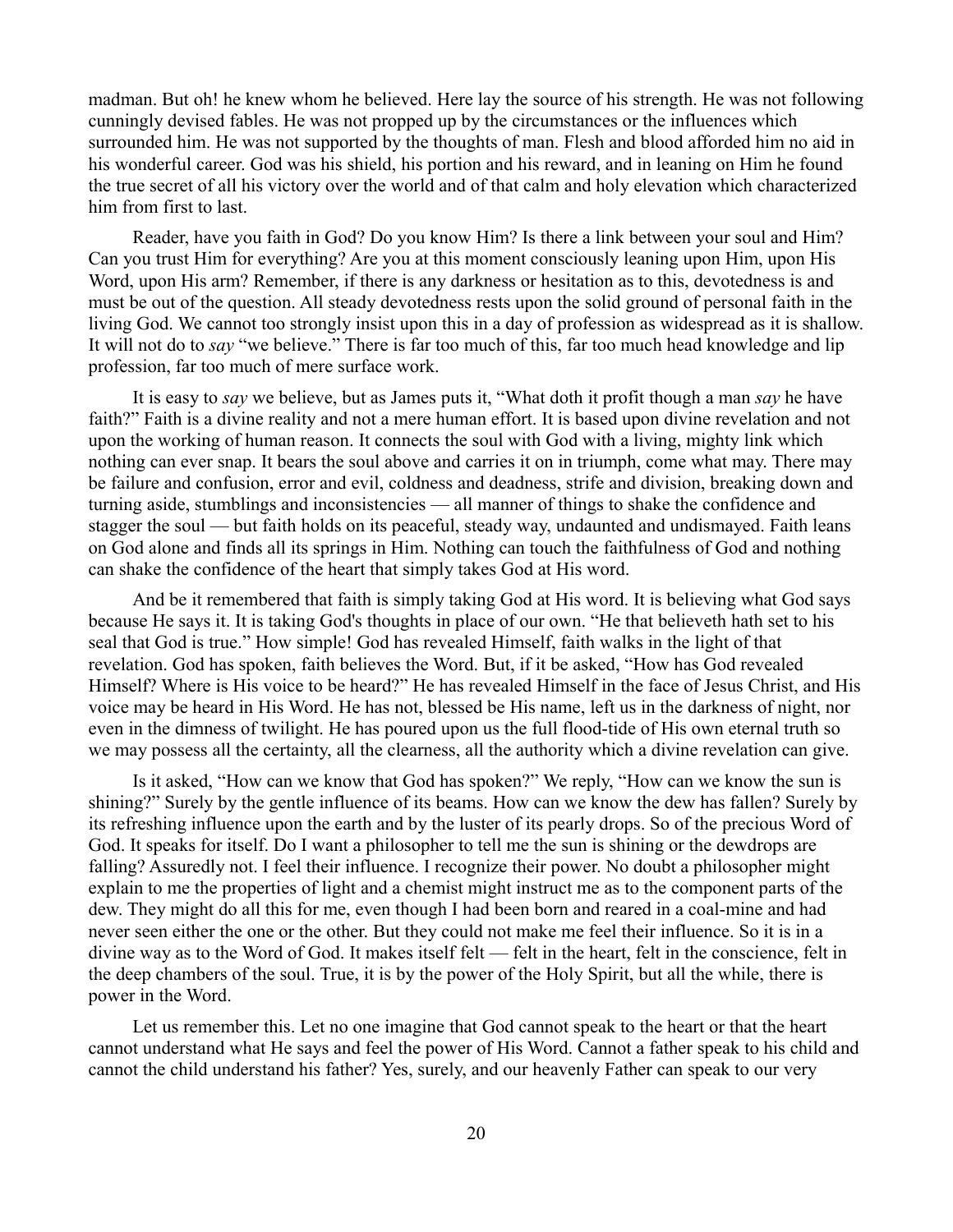hearts and we can hear His voice and know His mind and lean upon His eternal Word. And this is faith — simple, living, saving faith. Such a definition of faith might not satisfy a profound theologian, but that makes no difference. The heart does not need learned theological definitions. It wants God and it has Him in His Word. God has spoken. He has revealed Himself. He has come forth from the thick darkness, chased away the shades of twilight, and shone upon us in the face of Jesus Christ and on the eternal pages of Holy Scripture.

Reader, have you found Him? Do you really know Him by the revelation which He has given and by the Word which He has spoken? Is His Word a reality to you? Is it your stay and support? Is it the real ground on which you are resting for time and eternity? Do, we beseech you, make sure work of it at this moment. See to it that you have a living faith in God and such a sense of the value, the importance and the authority of His Word, that you would rather part with all else than surrender it. It is the only ground of devotedness. It is utterly impossible that a heart distracted and tossed about with unbelieving reasonings can ever be truly devoted to Christ or His service. "He that cometh to God must believe that He is." How simple! How plain! How could Abraham have left his country; how could he have run the race; how could he have given up everything and come forth as a stranger and a pilgrim, not having so much ground as to set his foot upon? How could he have stood upon Mount Moriah and stretched forth his hand for the knife to slay his son? How could he have done all or any of these things if he did not have simple faith in the one living and true God? Impossible.

And so in your case, beloved reader, unless you can trust God, unless you are sustained by the real power of simple faith in the Word of the living God, you will never be able to get on. In fact, you have no life in you. Truly we may say, "No faith, no life." There may be high profession. There may be the semblance of devotedness, but if there is not a living faith, there can be no spiritual life. And if there is no life there cannot be any true devotedness. "The just shall live by faith." They not only get life by faith, but live day by day and hour by hour *by faith.* It is the spring of life and power to the soul all the journey through. It connects the soul with God, and by so doing imparts steadiness, consistency, energy and holy decision to the servant of Christ. If there be not the constant exercise of faith in God, there will be fluctuation and uncertainty. Work will be taken up by fits and starts, instead of being the necessary result of calm abiding in Christ by faith. There will be an occasional rush at some line of service which is merely taken up for the time and then coldly abandoned. The course, instead of being a steady, upward and onward one, will be zigzag and most unsatisfactory. At times there will be a feverish excitement, and then again, deadness and indifference.

All this is the very reverse of true devotedness. It does serious damage to the cause of Christ. Better to never start on the course at all, than having started, to turn aside and give it up. "No man having put his hand to the plough, and looking back, is fit for the kingdom of God." True devotedness is based upon a profound and earnest faith in God. It has its root deep down in the heart. It is not fitful or whimsical, but calm, consistent, decided and steadily progressive. It may at times, when tried by the rule of a romantic and visionary enthusiasm, seem slow-paced, but if it is slow it is only because it will be sure. The end will prove the difference between the energy of nature and the acting of faith.

May God by His Spirit lead all His people into a truer and deeper sense of what devotedness really is. There is an energy abroad. The minds of men are active. Principles as well as passions are in action. Contending elements are at work underneath the surface of human life. Society is becoming more and more an unsettled thing. Men seem to be on the lookout for something. There is evidently a crisis at hand. Men are taking sides. The stage is being reared for some grand act of the drama. What is needed in view of all this? Unquestionably, a calm, deep, earnest faith in the Word of God. This is the only thing to keep the heart steady, come what may. Nothing will keep the soul in peace; nothing can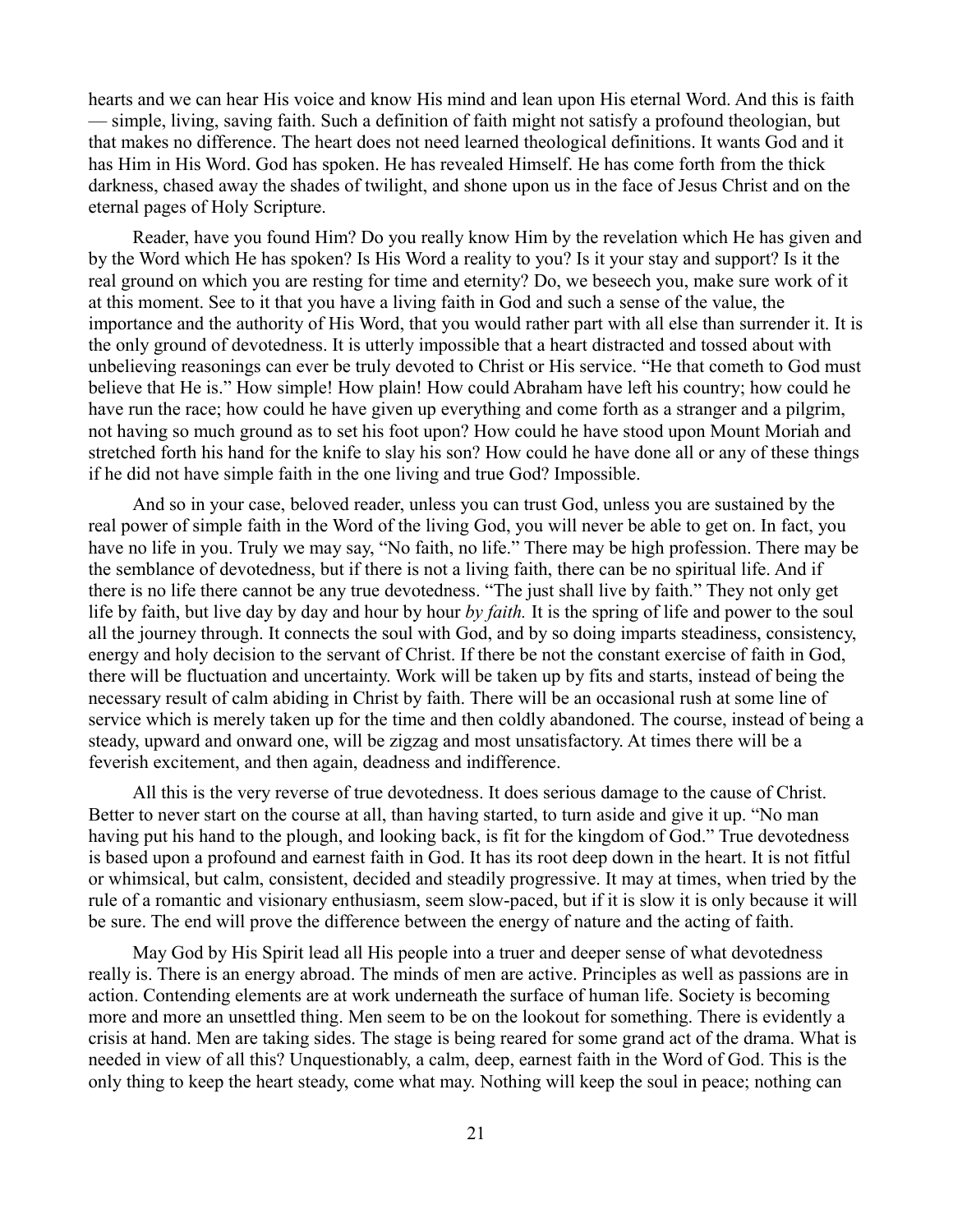give fixedness to the course; nothing can maintain us in the path of devotedness but the realization of that living link between the soul and God Himself, which, as being divine and eternal, must of necessity outlive all that is merely human and temporal.

Having sought to lay down what we consider to be the essential *ground* of all true devotedness an earnest, personal faith in the living God — we shall now, in dependence upon divine guidance and teaching, proceed to consider:

### **The Spirit of Devotedness**

The two things are intimately connected inasmuch as it is impossible for anyone to have to do with God in the realities of a life of faith, without having his heart drawn out in true worship. And the spirit of worship is, in very deed, the spirit that must ever characterize true devotedness. It is faith alone that gives God His proper place and leaves the scene clear for Him to display Himself in His own proper glory. Hence it is that faith enjoys ten thousand occasions of realizing what God is to all who trust Him and diligently seek Him, and each fresh realization draws forth fresh strains of praise. Thus a living faith ministers to a spirit of worship, and a spirit of worship is the vehicle through which to convey the experiences of a living faith. The more we trust God the more we shall know Him, and the more we know Him the more we must praise Him.

We have little idea of how much we lose by our lack of simple confidence in God. Unbelief ever hinders the display of divine power and goodness. "He could there do not many mighty works because of their unbelief." This holds good in our individual history every day. God will not show Himself if our unbelief fills the field of vision with other objects. It is impossible that God and the creature can occupy the same platform or jointly form the ground of the soul's confidence. It must be God alone from first to last. "My soul, wait thou only upon God; for my expectation is from Him. He only is my rock and my salvation .... Trust in Him at all times." Such is the language of faith "only and at all times." This is the ground — the solid and unassailable ground of true devotedness — and the soul that really occupies this ground will ever be clothed with a spirit of worship. Faith counts on God; God reveals Himself to faith; and faith responds in words of praise and adoration. Nothing can be simpler and nothing on earth more blessed. Faith can ever address God in the following words, "Lord, You know me; we are on the same old terms." Blessed term! May we understand them better!

There is nothing in all this world like having to do with God in the secret of our own souls and in all the details of our personal history, day by day. It imparts a calmness not easily ruffled, a stability not easily moved, a holy independence of human thinkings and speakings, a moral elevation that lifts the soul above the reach of surrounding influences. There is an atmosphere enwrapping this world — an atmosphere so dense, so murky, so depressing, that nothing but the eye of faith can pierce it. Our own hearts also are full of unbelief, ever ready to depart from the living God, constantly sending up infidel reasonings from within or hearkening to infidel suggestions from without. Therefore we so greatly need to have the foundations of our personal confidence strengthened so our devotedness may be of a more decided type.

But in contemplating the spirit of devotedness as illustrated in the life of Abraham, we must look somewhat closely at the facts of his instructive history, especially at those facts which immediately precede his call to Mount Moriah. For example in Genesis 20 we find him called to apply the sharp knife of self-judgment to an old root of evil which had found lodging in his heart for many days. This self-same root may teach the writer and the reader a deeply solemn and an eminently practical lesson.

When Abraham started on his career, we may notice that he was clogged and hindered by a natural tie and that he was secretly influenced by a root of moral evil. The natural tie was snapped at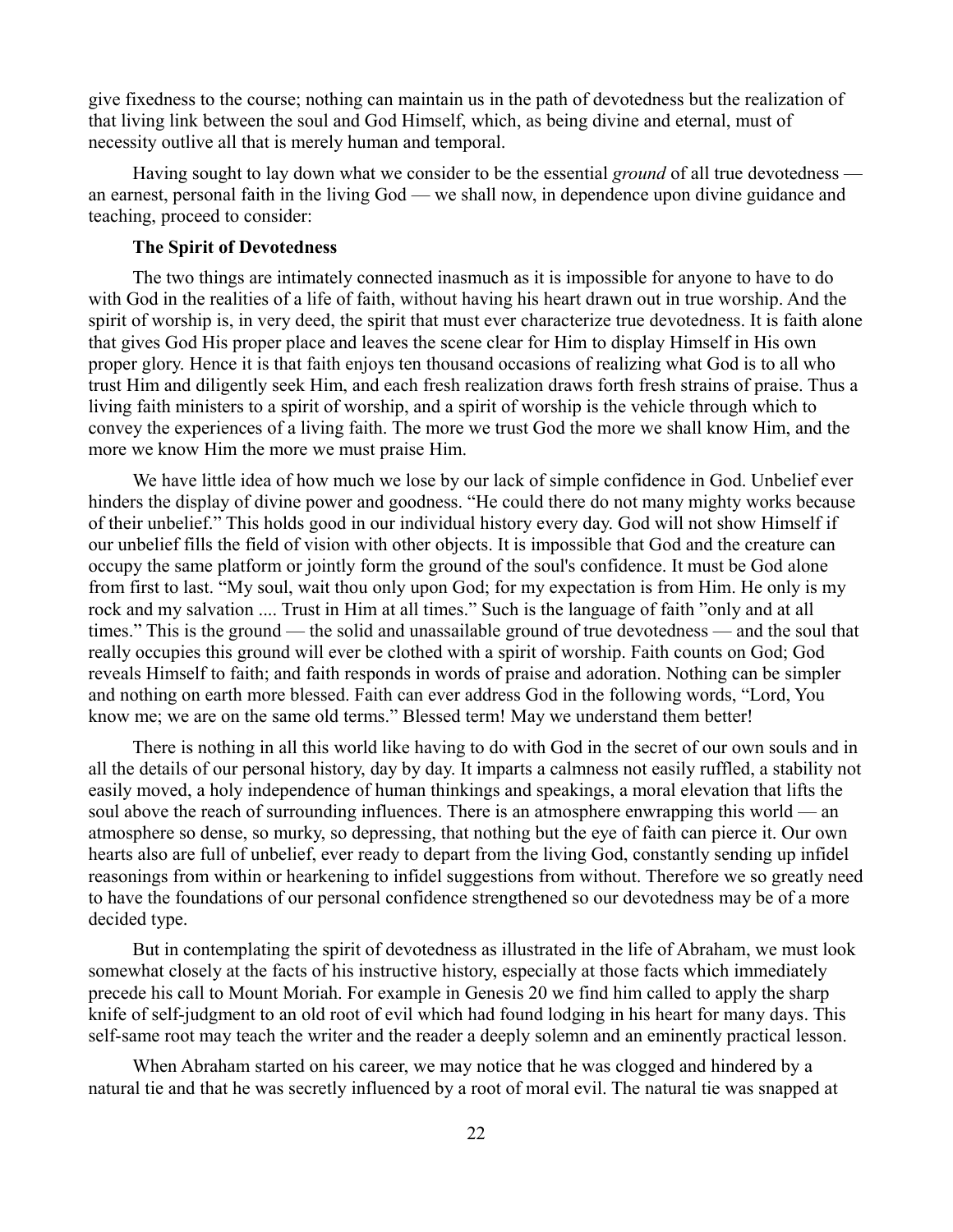Charran by the hand of death and Abraham was set free and enabled to get up to the place to which God had called him. (Compare carefully Genesis 11: 31-32 and Genesis 12 with Acts 7: 2-4). He was told to get up out of his country and from his kindred and come into the land of Canaan, but he brought some of his kindred with him and stopped short at Charran. There his father died. Thereupon Abraham made his way to the true point of divine revelation.

The ties of nature, right enough and really of God in their proper place, are sure, if not kept in their place, to hinder true devotedness. It was all right and very beautiful in Elisha to love with the tenderness of a son, his father and mother, but when Elijah had flung around him the prophetic mantle, it was entirely below the mark of a deep-toned and genuine devotedness to say, "Let me, I pray thee, kiss my father and my mother and then I will follow thee." Natural ties are like honey: we must beware of how much we eat and when. Was ever a son's love so tender as that which glowed in the bosom of the Man Christ Jesus? Was ever subjection to parental authority so divinely perfect as His? And yet when the claims of service were to be responded to, when the integrity of true Nazariteship was to be maintained, He could say, "Woman, what have I to do with thee?" And again, "Who is My mother?" It was only the true and perfect Servant who knew how to adjust conflicting claims and keep each in its place. Hence from the same lips flowed forth the words of faithful Nazariteship at one time, and words of melting tenderness at another.

Abraham was hindered in his course by the tie of nature until that tie was dissolved by death, but the root of moral evil seems to have clung to him for a much longer period of time. What was that root? Regretfully, it was one which we can only too well understand — a little bit of unbelief, clothing itself in the form of humanly-prudent reserve in reference to his relationship to Sarah.

"What!" it may be said, "Unbelief in the heart of the father of the faithful?" Just so. It is a remarkable fact, illustrated in the history of the most eminent saints of God, that their most remarkable failure appears in the very thing for which they were most noted. Moses, the meekest man in all the earth, spoke unadvisedly. Job, the model of patience, cursed his day. Abraham, the father of the faithful, carried in his heart for many a long day and through many a changing scene, a root of unbelief. This root first sprouted in the land of Egypt where Abraham had gone to escape the famine that raged in the land of Canaan. And as might be expected, the sprouting brought trouble on himself and others. "And it came to pass, when he was come near to enter into Egypt, that he said unto Sarai his wife, Behold now, I know that thou are a fair woman to look upon: therefore it shall come to pass, when the Egyptians shall see thee, that they shall say, This is his wife: and they will kill me, they will save thee alive. Say, I pray thee, thou are my sister, that it may be well with me for thy sake; and my soul shall live because of thee."

Reader, remember the Holy Spirit has penned this faithful record for our learning and admonition, and truly it is most solemn to think that such a man as Abraham could be so governed by the fear of personal danger as to expose the object of his heart's fond affections to loss of virtue and to deny his relationship to her. True, this conduct was the result of his being in a wrong position, for had he remained in the place to which God had called him, there would have been no need to deny his wife. But as it generally happens, one wrong step led to another, and having gone into Egypt through fear of the famine, he there denies his wife through fear of death.

"And the Lord plagued Pharaoh and his house with great plagues because of Sarai, Abram's wife." What marvelous grace to Abraham! God, who ever delights to rebuke his people's fears as well as to answer their faith, covered His erring servant with the shield of His powerful protection. Abraham's life and Sarah's virtue were both preserved in safety behind that impenetrable shield, and the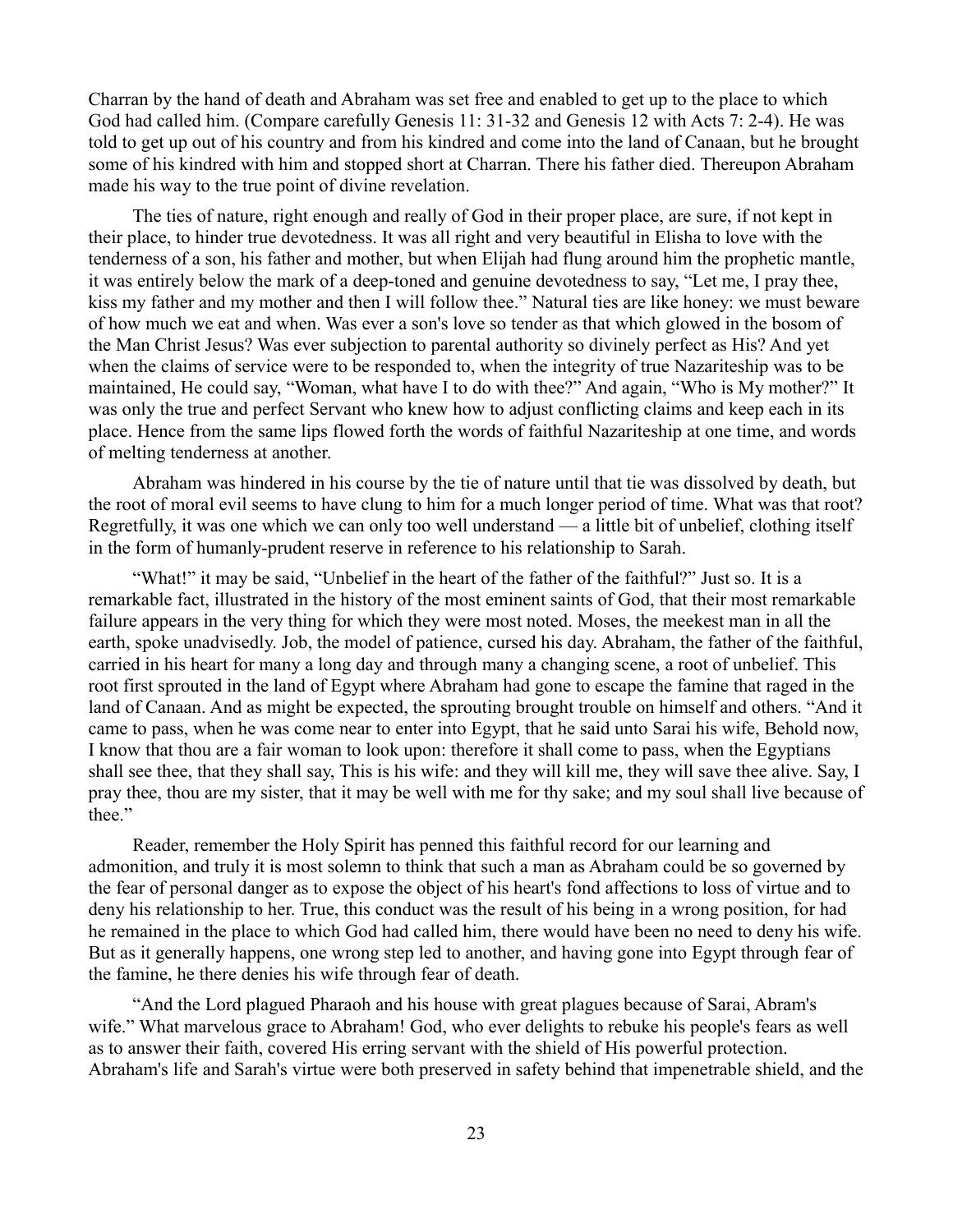house of Egypt's monarch was made to feel the heavy stroke of Jehovah's righteous rod. "And Pharaoh called Abram and said, What is this that thou hast done unto me? Why didst thou not tell me that she was thy wife? Why saidst thou, she is my sister? so I might have taken her to me to wife." Abraham had evidently exposed himself in all this matter. Hence, although God protects him, He yet allows Pharaoh to rebuke him.

It is well to see this. When the man of God steps off the path of faith and christian integrity, he at once exposes himself to the men of this world, and he need not marvel if they chastise him with an unsparing hand. Had Abraham remained in Canaan, he would not have been reproved by Pharaoh in Egypt. It is better far to starve, if it must be so, in the path of obedience than gain abundance by the sacrifice of faith and moral uprightness. May we have grace to remember this at all times! It is easy enough to put these things down on paper, but when the moment of temptation arises, it is another thing. Still we must remember that the Spirit of God has penned the history of Abraham for our profit, and it is well for us to ponder its holy lessons.

Now let us enquire as to the effect produced in Abraham by Pharaoh's sharp reproof. Did it prove effective in delivering him from the root of evil which had called it forth? Regretfully no. So far as the inspired history informs us, Abraham received the rebuke in silence and went on his way, but he carried the root along with him to sprout again. He received a fresh revelation from God; he obtained a splendid victory over Chedorlaomer and his confederates and refused the tempting offer of the king of Sodom; he was comforted by fresh assurances and promises from God and manifested a child-like faith which was counted unto him for righteousness. In short, he passed through a variety of scenes and circumstances with varied exercises of soul no doubt, but all the while, the moral root to which we are directing the reader's attention, remained unjudged and unconfessed.

That root had sprouted and produced its bitter fruit, but as yet the sharp knife of self-judgment remained to be applied to it. It is not until we reach Genesis 20 that this root again appears above the surface in the matter of Abimelech, King of Gerar. Here we have the same scene enacted over again after years of rich experience of divine goodness and loving-kindness. The King of Egypt and his house had been brought into trouble before, and the King of Gerar and his house are brought into trouble now, for Jehovah reproved kings for Abraham's sake though the kings had reason to reprove Abraham because of his ways.

"Then Abimelech called Abraham and said unto him, What hast thou done unto us? and what have I offended thee, that thou hast brought on me and on my kingdom a great sin? Thou hast done deeds unto me that ought not to be done. And Abimelech said unto Abraham "What sawest thou that thou hast done this thing?" This was bringing the father to a point. There was no escaping such plain dealing. Therefore Abraham frankly opens his heart and unlocks that secret chamber which had been kept shut for so many years. He tells out all and exposes every fiber of the root which had proved the source of so much trouble to himself and others. Let us hearken to the unreserved confession of this dear and honored man of God. "And Abraham said, because I thought, surely, the fear of God is not in this place; and they will slay me for my wife's sake. And yet indeed she is my sister; she is the daughter of my father, but not the daughter of my mother; and she became my wife. And it came to pass when God caused me to wander from my father's house, that I said unto her, This is thy kindness which thou shalt show unto me at every place whither we shall come, say of me, he is my brother."

Here was the root of the whole matter. Why do we dwell upon it? Why seek to unfold it in such detail? Simply for the spiritual profit and moral health of the Christian reader. Have we not all our roots? Yes, verily, deep, strong and bitter roots — roots which have been the source of a world of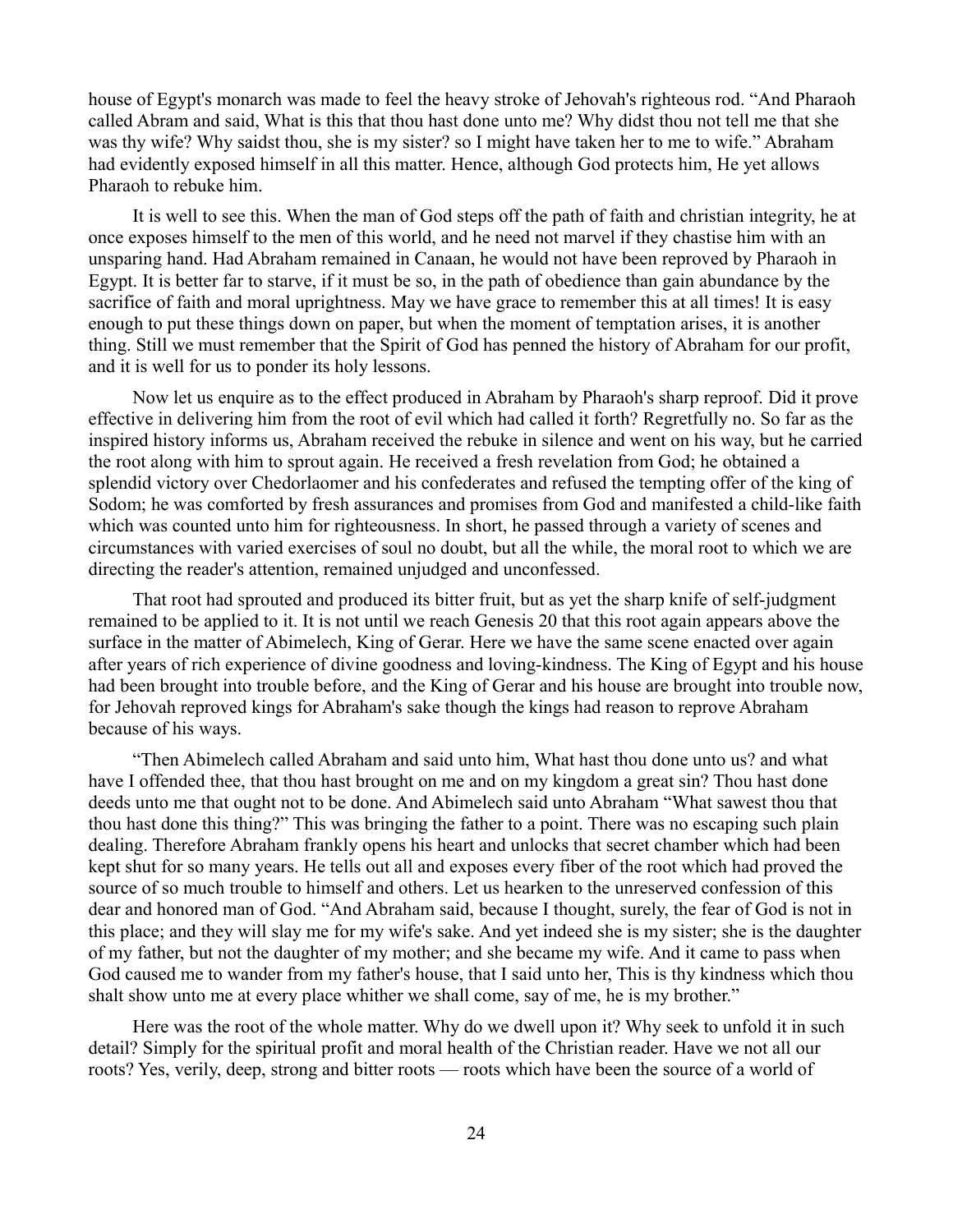sorrow and shame to ourselves and of trouble to those with whom we had to do. Well then, these roots must be reached and judged, for as long as they remain unreached and unjudged, it is utterly impossible that we can reach the higher stages of the path of devotedness. Need we remind the reader that it is not a question of life or salvation? Need we recall him to the thesis of our paper which is simply "What is devotedness?" Our one grand object is to raise the tone of devotedness in the soul of every Christian who may scan these lines. But we know that devotedness, to be true, steady and effective, must rest on the proper ground and breathe the proper spirit. That ground is faith; that spirit is worship; and though it be quite true that a soul may occupy, in the main, the ground of faith and breathe a spirit of worship while there are many roots in the heart unreached and unjudged, we are nevertheless fully persuaded that so long as there is any hidden root of evil in the heart, any chamber which we keep locked and refuse to have properly lighted and ventilated, the higher stages of practical devotedness are yet beyond and above us.

God knows we do not want to depress the heart of the reader. Indeed, if our lines have anything of a depressing tendency, their effect should be realized first and most of all by the writer himself. But we desire to encourage and exhort, and it is with a simple view to these desirable ends that we now turn directly to the reader and put this plain and pointed question home to him, Have you any secret reserve in your soul? Do you have any hidden root of evil deep down in your heart and mind? Is there anything you are keeping back from the action of the light and from the edge of the knife? Search and see! Search diligently! Do not deceive yourself nor let Satan deceive you. Deal honestly and truly with your own soul in this matter. Let no false application of the doctrines or principles of grace prevent you from exercising a most rigid censorship over your ways, your character and your heart with all its motive springs and hidden chambers.

Be assured of it, there is an urgent demand for real heart work on the part of all who long to tread the highest stages of the divine life. We live in a day which is earning for itself the title of "A day of shams." Yes, reader, *sham* seems stamped upon all around, whether in politics, commerce or manufacturing, and most assuredly, much of the Christianity of the day forms no sort of exception to the rule. Hence the demand for *reality* on the part of the true Christian. And, unquestionably, all reality must find its source in the heart. If the heart is not right and real with God, we cannot be real in anything.

There is another point to which we must refer in the life of Abraham before we close this part of our subject. It is presented in Genesis 21. The bondwoman and her son are cast out of the house. We do not dwell upon this point, but merely name it for the purpose of pointing out the deep moral conveyed to us in this portion of Abraham's history. The heart and the house had both to come under judgment before the call to Moriah fell on the patriarch's ears. God was about to call His beloved servant into the very highest position that man can occupy, to demand of him an expression of devotedness of the very highest order, to pass him through a crucible of the very highest degree of intensity. And, be it observed, before He did so, the root of moral evil had been reached in the heart and the legal element had been expelled from the house. All this is deeply practical.

God deals with moral realities. If we are to walk with Him along the high and holy pathway of pure devotedness, the heart and the house must be duly regulated. If the real desire of our hearts be after a closer walk with God, we must see to it that we are not retaining anything within or about us that would not agree with that nearness. Our God is infinitely gracious, merciful and patient. He can bear with us and wait upon us in marvelous tenderness, but at the same time, we have to remember that we forfeit present blessing and future reward through our lack of earnest devotedness. There is nothing of legality in this: it is but the just application of the principle of grace in which we stand.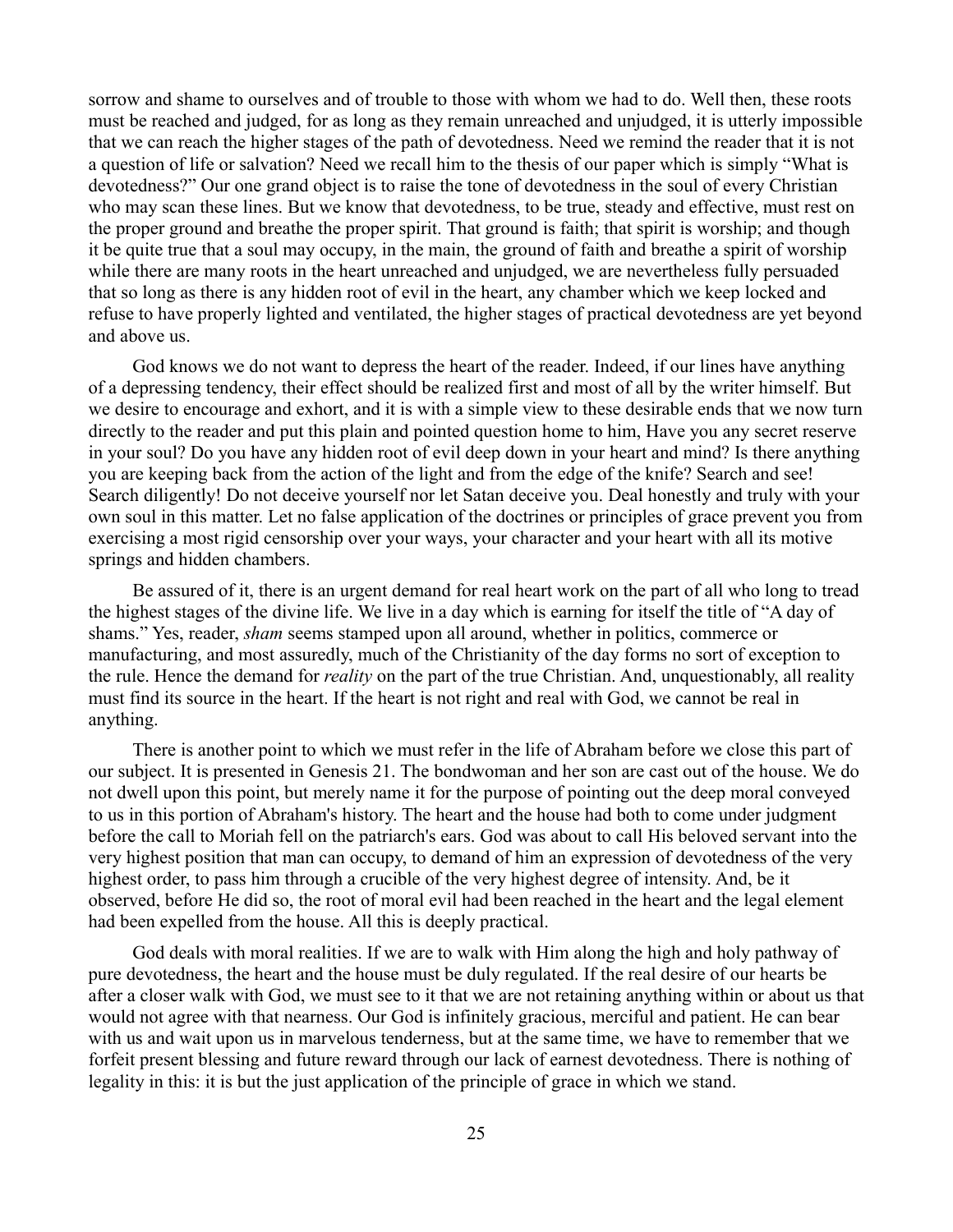"And it came to pass that God did tempt Abraham." Why is it we never read such words as "It came to pass that God did tempt Lot?" Alas! Lot was never in a moral condition to warrant his being so highly honored. *Sodom* tempted Lot, but it was no temptation at all to Abraham. What a contrast between Lot in the cave and Abraham on Mount Moriah! Yet they were both saved. But what a poor thing to be *content* to be saved! Ought we not to sigh after those spiritual heights which lie beyond? Should we not long to give expression to a more ardent devotedness? Oh! that our houses and our hearts were in a moral condition acceptable in the sight of God so we might enjoy habitual nearness to Himself and unbroken communion with Him. This is our privilege and we should never be satisfied with anything else.

It was a high honor conferred upon Abraham when God called him into the place of trial — when He asked him for "his son, his only son Isaac." It was an elevated point in the patriarch's career, and that he felt it to be such we may judge from the spirit in which he responded to the divine call and in the manner in which he traveled to the scene of sacrifice. "I and the lad will go yonder and *worship*." Here the true spirit of devotedness most blessedly unfolds itself. To give up his only son, the object of his affections, the channel of all God's promises, to lay this one as a victim on the altar and see him consumed to ashes, what was it all? Just an act of worship! This was real work indeed. It was no empty lip profession, no saying "I go, sir" and yet not going at all. "Abraham believed God." Here lay the secret of it all. He had learned to yield an unquestioning, implicit obedience to the Word of the Lord. Therefore when called to lay his Isaac upon the altar as a sacrifice — that Isaac for whom he had longed and waited and trusted — he bows his head and says, "I and the lad will go yonder and worship."

Thank God there lived such a man as Abraham, that there was enacted such a scene as that upon Mount Moriah, and that we have so vividly and forcibly presented to our hearts the ground and the spirit of true devotedness!

The more we ponder the question which has been occupying our attention, namely, What is devotedness? the more we are convinced of its immense practical importance. It puts the soul in immediate contact with the Lord Himself and opens a path for each one, along which he can move in calm and steady confidence, let his surroundings be what they may.

But just in proportion to the importance of the subject of devotedness is the need of clearness as to the true ground, spirit and object thereof. We have already sought to present to the reader the truth as to the first two points. Now it remains to dwell on

#### **The Object of Devotedness**

How much hangs on the answer which the heart gives to this question, "What is my object in life?" It is, undoubtedly, one of the very gravest questions which anyone can put to himself. It is the object which stamps the character. Let us remember this. What was it that gave character to Abraham's journey to Moriah and to his conduct when he arrived there? What was it that drew the attention of heaven to the scene? Was it the mere fact that a father was going to offer up his son as a sacrifice? No; thousands of fathers have done that. Thousands of sons have been sacrificed on the altars of false gods, and that too, in so-called devotedness. But what was it that distinguished the act of the father of the faithful? It was this: let us hear it and mark it with the heart's deepest attention. "Now I know that thou fearest God, seeing thou hast not withheld thy son, thine only son, from Me" (Gen. 22: 12). Here we have Abraham's object, and on this point let us meditate for a few moments.

The heart may propose to itself a thousand objects. These objects may be good enough in themselves, yet not one of them be the object which characterizes Christian devotedness. We once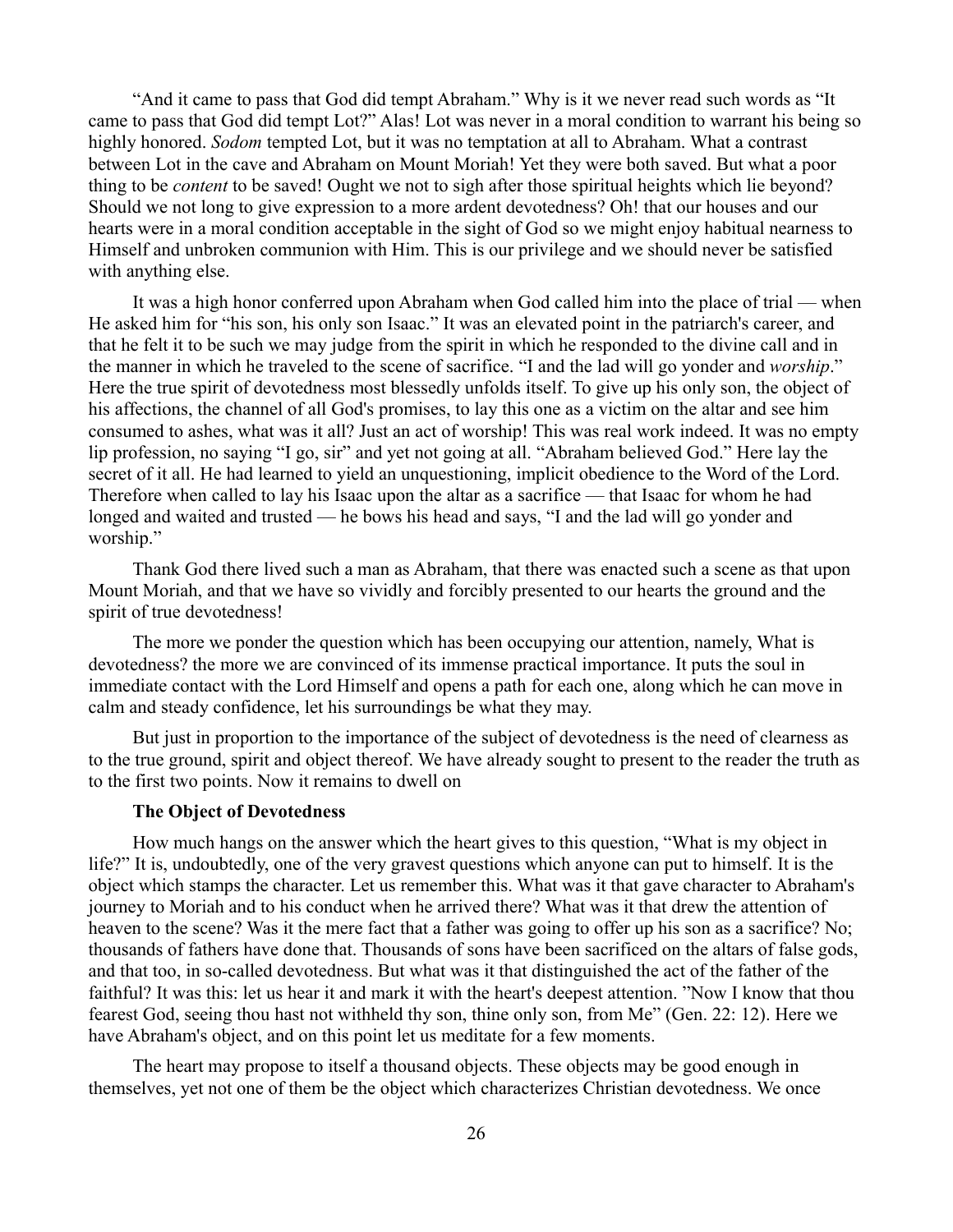knew a man who prayed for seven hours a day. We have seen him on his knees at four o'clock in the morning. And after the toils of the day we have seen him on his knees again till the midnight hour. We have seen him in agonies of devotion. His flesh was worn from his bones by constant kneeling. He was a blameless, friendly man. Those who marked the course of his daily life could not put their finger on a single moral blemish in his conduct as a man. And yet when we approached that man to speak some word about Christ, he shrunk from us and refused to listen. He was devoted to his religion *but he hated Christ.*

Again, a man may devote himself to philanthropy. He may devote his life and his fortune to the objects of benevolence and make the most splendid sacrifices to carry out his schemes. He may fix the wondering gaze of millions upon his career, yet be a total stranger to Christ.

Further, a man may devote himself to what may seem to be the work of the Lord. He may seem to be a laboring student of Scripture, an active, earnest, self-denying evangelist. He may go forth to the fields of foreign mission, leaving his country, his kindred and his home in devotion to his work. He may do all this and much more, and yet not exhibit one atom of true Christian devotedness simply because *Christ* was not his object in all that in which he was engaged.

All this is deeply solemn. We may be religions, devotional, benevolent, active in the Lord's work in all its departments, whether as evangelists, pastors or teachers, and yet not have Christ before our souls at all. A man may start in a work which, to all outward appearance, seems a real work of God. He may seem to be most simple in his devotion to that work and yet, it may turn out in the end that his heart was engrossed with the work to the total exclusion of Christ as an object. True Christian devotedness is embodied in this brief sentence, "*To me, to live is Christ.*" Paul does not say, "To me to live is work," though where was there ever such a workman except the perfect Workman? He does not say, "To me to live is religion or benevolence or morality," though who more religious, benevolent or moral than Paul? It is not that he loved these things less, but he loved Christ more. This makes all the difference. I may wear myself out with religious exercises such as prayers, fastings and vigils; I may bestow all my goods to feed the poor; I may give my body to be burned, yet there may not be in all these things one particle of genuine devotedness to Christ.

Is not this a very weighty consideration in this day of religious activity, forms of piety and schemes of benevolence? Should we not, dear Christian reader, look well to the question as to what is our real object? Is it not too true that one may spend a whole life in the exercise of religion and philanthropy, and yet live and die a stranger to that One who is God's only object, heaven's only center — Christ Jesus? Sadly, the truth of this is illustrated in the history of millions. The god of this world is blinding the minds of countless multitudes. And with what does he most effectively blind them? With schemes of benevolence and forms of piety. Oh! Christendom, Christendom, hear it: thy rituals, thy forms and thy schemes are blinding the minds, hardening the hearts and searing the consciences of untold millions.

It is not merely amid the haunts of vice in all its abominable forms, that God's faithful messengers are called to raise a warning voice, but on the broad and well-trodden highway of religious profession, along which multitudes are rushing to eternal doom. *The devil's grand object is to keep Christ out of the heart and he cares not by what means he attains this object.* He will use a man's lusts or he will use his superstitious fears. Forms of vice and forms of piety are all alike to him. *He hates Christ* and will seek by all means to keep souls away from Him. He will let a man be religious, benevolent, friendly, moral, but he will not, if he can help it, let him be a Christian. And when anyone has through grace become a Christian in reality, Satan's one aim is to draw his heart and turn his eye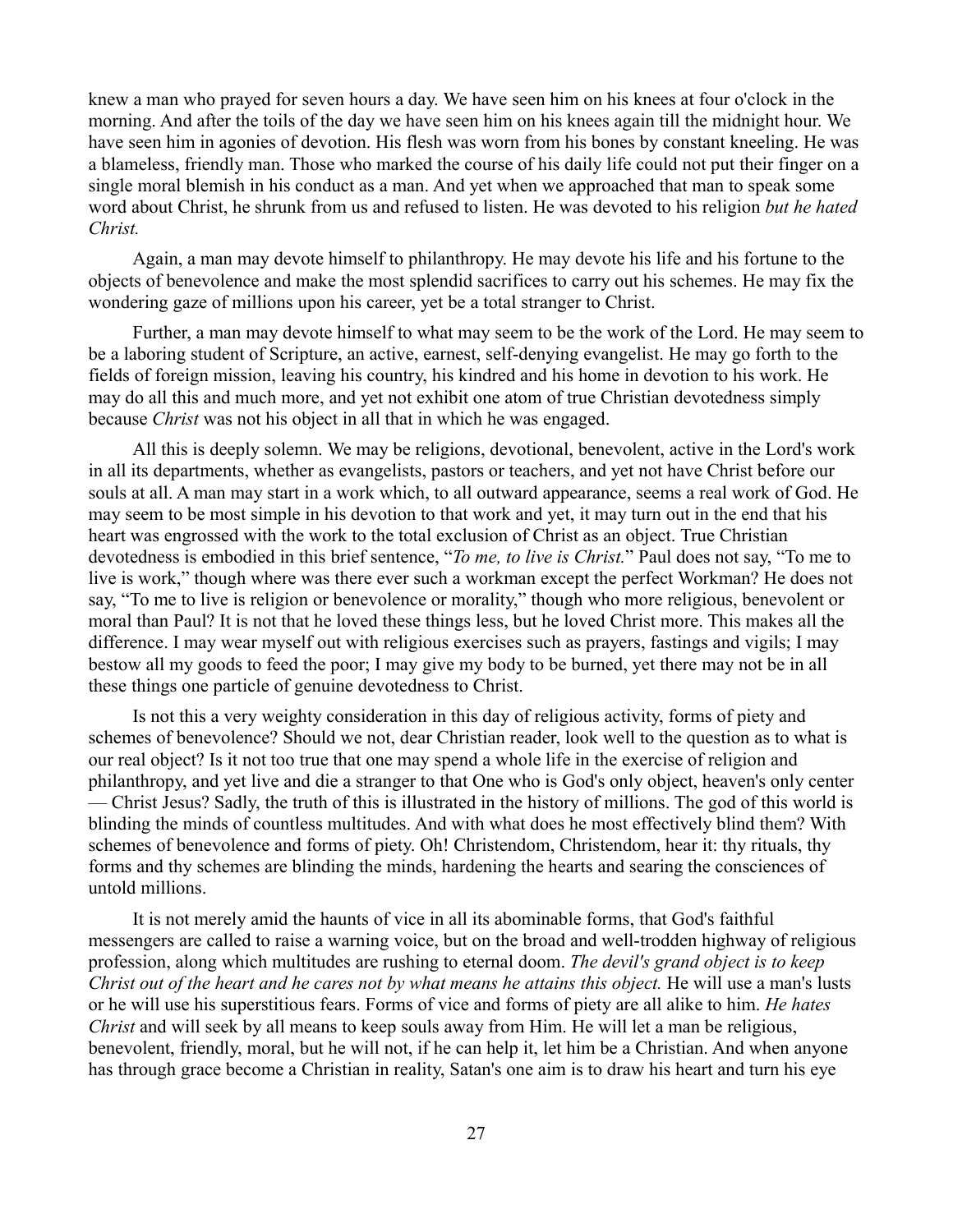away from Christ. He will seek to engage him with objects professedly Christian to divert him from the only Object that really forms the Christian — Christ Himself. He will give him lots of work to do: he will *overwhelm* him with work and get him a name as a most wonderful workman. And yet, by means of this very work, he will sap the foundation of a man's Christianity and so deceive and pervert his heart that, in process of time, he will become occupied with *himself* and his doings instead of with Christ and His service!

Hence the importance of having the one object ever before the heart and that object is Christ. "To me to live is Christ." "Thou hast not withheld thy son, thine only son from Me." Christ is the great standard for everyone and everything. All must be measured by Him. Everything is to be regulated and valued with reference to Him. The question is not, how much work am I doing? but to whom is it done? Searching question! "Then shall the King say unto them on His right hand, Come ye blessed of My Father, inherit the kingdom prepared for you from the foundation of the world; for I was an hungered, and ye gave Me meat; I was thirsty, and ye gave Me drink; I was a stranger, and ye took Me in; naked, and ye clothed Me; I was sick and ye visited Me; I was in prison, and ye came unto Me... inasmuch as ye have done it unto one of the least of these My brethren, ye have done it unto Me" (Matt. 25: 34-40).

Here lies the secret of all acceptable service and all true devotedness. We may feed the hungry, clothe the naked, visit the sick, but if the King cannot say, "Ye did it unto Me," it will be valueless.

Oh! what a privilege to be allowed to do any little thing for Christ! To be enabled to have Him ever before the heart! It is this which gives real value and true elevation to all we may be called to do in this world, whether it be sweeping a sidewalk or evangelizing a nation. Christian service is that which is done to Christ. Nothing else deserves the name; nothing else will be so esteemed in God's account; nothing else will pass as genuine gold through the fire of that great testing day which is rapidly approaching. All the thoughts of God center around Jesus. It is His eternal purpose to exalt and glorify that Name. The whole universe will yet be called upon to find in Jesus its central sun. The beams of His glory shall, before long, shine forth over the whole creation.

Thus it will be very soon. Now, the Christian is called to *anticipate* that day and to make Jesus his one absorbing, commanding object in all things. If he gives alms it is to be in the name of Jesus; if he preaches the gospel for the conversion and gathering of souls, it is to be with his eye fixed directly upon Jesus and for the glory of His Name. Will this restrict the sphere or measure of his benevolence? Will it lessen his interest in the work of evangelization? Quite the reverse; it will greatly enlarge the former and intensify the latter, and while it does all this it will elevate the tone of his spirit in the work and impart stability to all his service because it will ever keep his heart and mind occupied with the very highest object, even Jesus Christ, the same yesterday, today and forever.

I may enter upon a certain line of work under the influence of excitement or in imitation of others, or to get a name for myself- from all manner of motives. I may work with an energy and zeal which puts others to shame. I may be greatly looked up to get a great name among my fellows. I may be puffed, flattered and applauded. My name may appear as a celebrity in all the religious journals of the day. Yet, after all this, the Lord may not be able to say as to a single act of all my service, "You did it unto Me."

On the other hand a man may pursue a path of quiet, unobtrusive, unostentatious service, unknown and unnoticed, and not wishing to be noticed. The stream of his benevolence may flow abundantly, unknown to all except to those who are refreshed by its influence, and for the most part, not even by them. The lanes, the alleys, the courtyards, the prisons, the hospitals are visited; the widow's tear is dried, her sorrow soothed, her wants supplied; the orphan is thought of; the sons and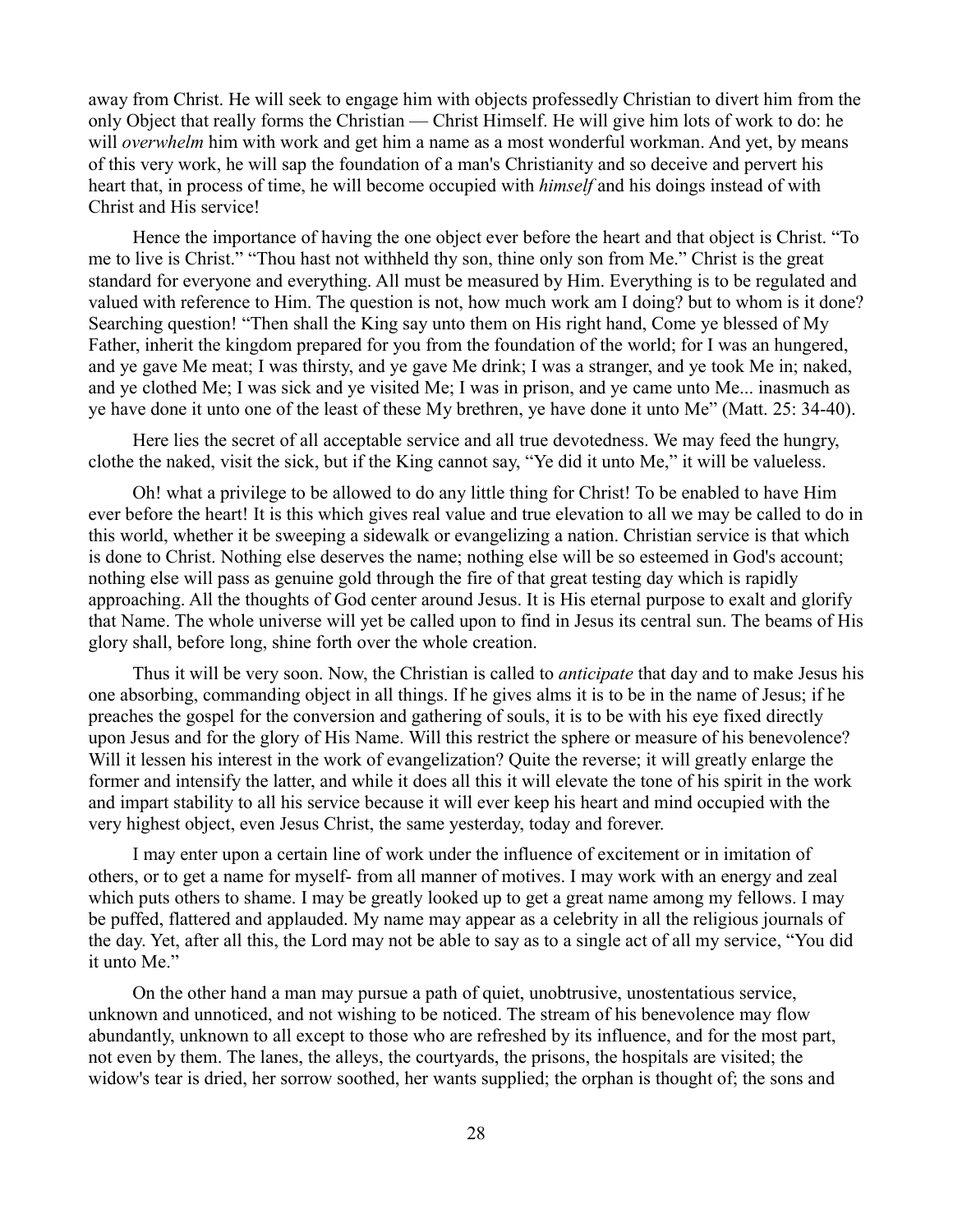daughters of toil and misery are looked after; the precious tidings of salvation are sounded in many a room; the gospel tract is slipped into many a hand; and all the while, little is heard or known down here of the doer of these precious, these most fragrant acts or service and self-sacrifice. But the odor goes up to the throne. The record is above: it is all engraved on the Father's heart. He remembers it all and will bring it all out in due time and after such a fashion that the doer would not recognize his own work.

Who knew what was in Abraham's heart when he started on that marvelous journey to Moriah a journey which has only been exceeded in marvelous mystery by that from Gethsemane to Calvary? Who knew what he was going to do? Who would ever have known it if the Holy Spirit had not recorded it on the eternal page of inspiration? "I and the lad will go yonder and worship." "They went both of them together." "Thou hast not withheld thy son, thine only son from Me." Abraham was engrossed with God from first to last. From the moment he rose from his couch on that memorable morning, until he stretched forth his hand to take the knife, his soul was absorbed with the living God. It was this that gave holy elevation to the entire scene. It was done for God.

Thus it is always. Whatever is done for Christ will be remembered and rewarded; whatever is not will sink into eternal oblivion or be burned up in judgment. It is not the *quantity* but the *quality* of the work that will be tried and made manifest before the judgment seat of Christ. Look at the parable of the laborers in Matthew 20. What a seasonable lesson does that parable read out to our hearts! The laborers who were first hired were the only ones with whom an agreement was made; all the rest worked in the confidence that their Master would give them what was right. If any of the first set of laborers had been asked during the day, "What are you to get as a reward for your work?" they would have said "A penny." They were working for a penny. But if any of the others had been asked the same question, they would have said, "I don't know, but I am sure the Master will do what is right."

This makes all the difference. The moment I work for reward, it ceases to be Christian service. It is not that Christian service will not be rewarded: it most assuredly will, but just so far as it is Christian service, it will be rendered apart from all thought of reward. "The love of Christ," not the hope of reward, "constraineth us." Why did the wicked and slothful servant hide his talent in the earth? Because he did not know his Lord. Had he known Him, he would have loved Him and served Him for love's sake, which is the only service that Christ values.

It was, we may rest assured, joy to Abraham's soul to have a son to lay on the altar of God. And so with the true Christian now; it is his joy to be permitted to render any little service to that Lord whom he loves supremely. Nor will it be a question with him as to the kind of service or the sphere in which it is to be rendered, or the amount of the work; it is enough for him if his Lord can say, "You did it unto Me." "Why trouble ye the woman? for she hath wrought a good work upon Me." It does not matter in the least what we are doing, provided only it be done directly for Christ, with the eye fixed on Him and the heart filled with Him. It is this that imparts value to every little act of service, and if there be one thing more than another which the heart longs for, it is the ability to do all one's work, of whatsoever kind it is, with a single eye to Christ.

But ah! the heart is so treacherous and so prone to have mixed motives. We are apt to attach importance and interest to things because of *our* connection with them, to engage in service for service' sake, to be more occupied with our work than with the Master. May we have grace ever to remember that all that is not done directly to the Lord Himself is absolutely worthless, however showy it may be in the eyes of man; and on the other hand, that the smallest thing done in love to Jesus and in singleness of heart to Him, will never be forgotten.

It would be truly pleasant to the heart to dwell a little longer on this blessed theme, but we must